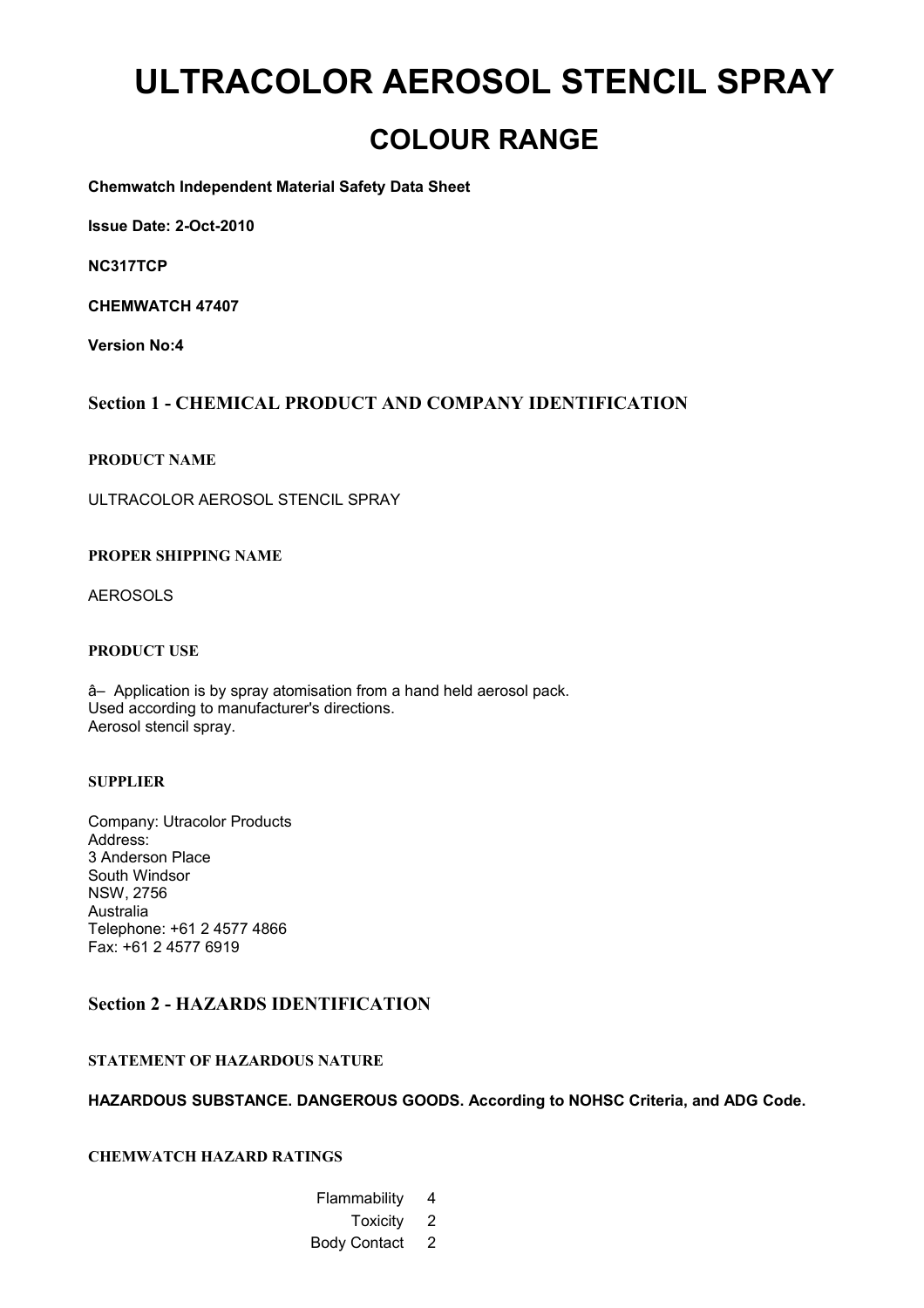#### Reactivity 1

Chronic 2

SCALE: Min/Nil=0 Low=1 Moderate=2 High=3 Extreme=4

| <b>RISK</b>                                                                                 | <b>SAFETY</b>                                                                                                                     |
|---------------------------------------------------------------------------------------------|-----------------------------------------------------------------------------------------------------------------------------------|
| â- Extremely flammable.                                                                     | a€¢ Keep away from sources of ignition. No smoking.                                                                               |
| lâ- Harmful if swallowed.                                                                   | $a \in \mathcal{C}$ Do not breathe gas/ fumes/ vapour/ spray.                                                                     |
| $\hat{a}$ - Irritating to eyes and skin.                                                    | $a \in \mathcal{C}$ Use only in well ventilated areas.                                                                            |
| â- Limited evidence of a carcinogenic effect.                                               | • Keep container in a well ventilated place.                                                                                      |
| a- Risk of explosion if heated under confinement.                                           | a€¢ Avoid exposure - obtain special instructions before use.                                                                      |
| â- Harmful: danger of serious damage to health by<br>prolonged exposure through inhalation. | $a \in \mathcal{C}$ To clean the floor and all objects contaminated by this<br>material, use water and detergent.                 |
| å– Possible risk of harm to the unborn child.                                               | $a \in \mathcal{C}$ Keep container tightly closed.                                                                                |
| â- Vapours may cause drowsiness and dizziness.                                              | a€¢ Keep away from food, drink and animal feeding stuffs.                                                                         |
|                                                                                             | $a \in \mathcal{C}$ In case of contact with eyes, rinse with plenty of water<br>and contact Doctor or Poisons Information Centre. |
|                                                                                             | a€¢ If swallowed, IMMEDIATELY contact Doctor or Poisons<br>Information Centre (show this container or label).                     |
|                                                                                             | $a \in \mathcal{C}$ This material and its container must be disposed of as<br>lhazardous waste.                                   |

# **Section 3 - COMPOSITION / INFORMATION ON INGREDIENTS**

| <b>NAME</b>                                        | <b>CAS RN</b>    | %         |
|----------------------------------------------------|------------------|-----------|
| methylene chloride                                 | 75-09-2          | $10 - 30$ |
| toluene                                            | 108-88-3         | $10 - 30$ |
| titanium dioxide                                   | 13463-67-7 10-30 |           |
| kaolin                                             | 1332-58-7        | $1 - 10$  |
| vinyl toluene acrylate resin                       |                  | $1 - 10$  |
| chlorinated paraffin, long chain grades            | 63449-39-8 1-10  |           |
| hydrocarbon resin (aromatic)                       |                  | $1 - 10$  |
| hydrocarbon propellant                             | 68476-85-<br>7   | $30 - 60$ |
| NOTE: Manufacturer has supplied full<br>ingredient |                  |           |
| information to allow CHEMWATCH<br>assessment.      |                  |           |

# **Section 4 - FIRST AID MEASURES**

#### **SWALLOWED**

· Avoid giving milk or oils.

· Avoid giving alcohol.

· Not considered a normal route of entry.

· For advice, contact a Poisons Information Centre or a doctor.

· If spontaneous vomiting appears imminent or occurs, hold patient's head down, lower than their hips to help avoid possible aspiration of vomitus.

#### **EYE**

â– If aerosols come in contact with the eyes:

· Immediately hold the eyelids apart and flush the eye continuously for at least 15 minutes with fresh running water.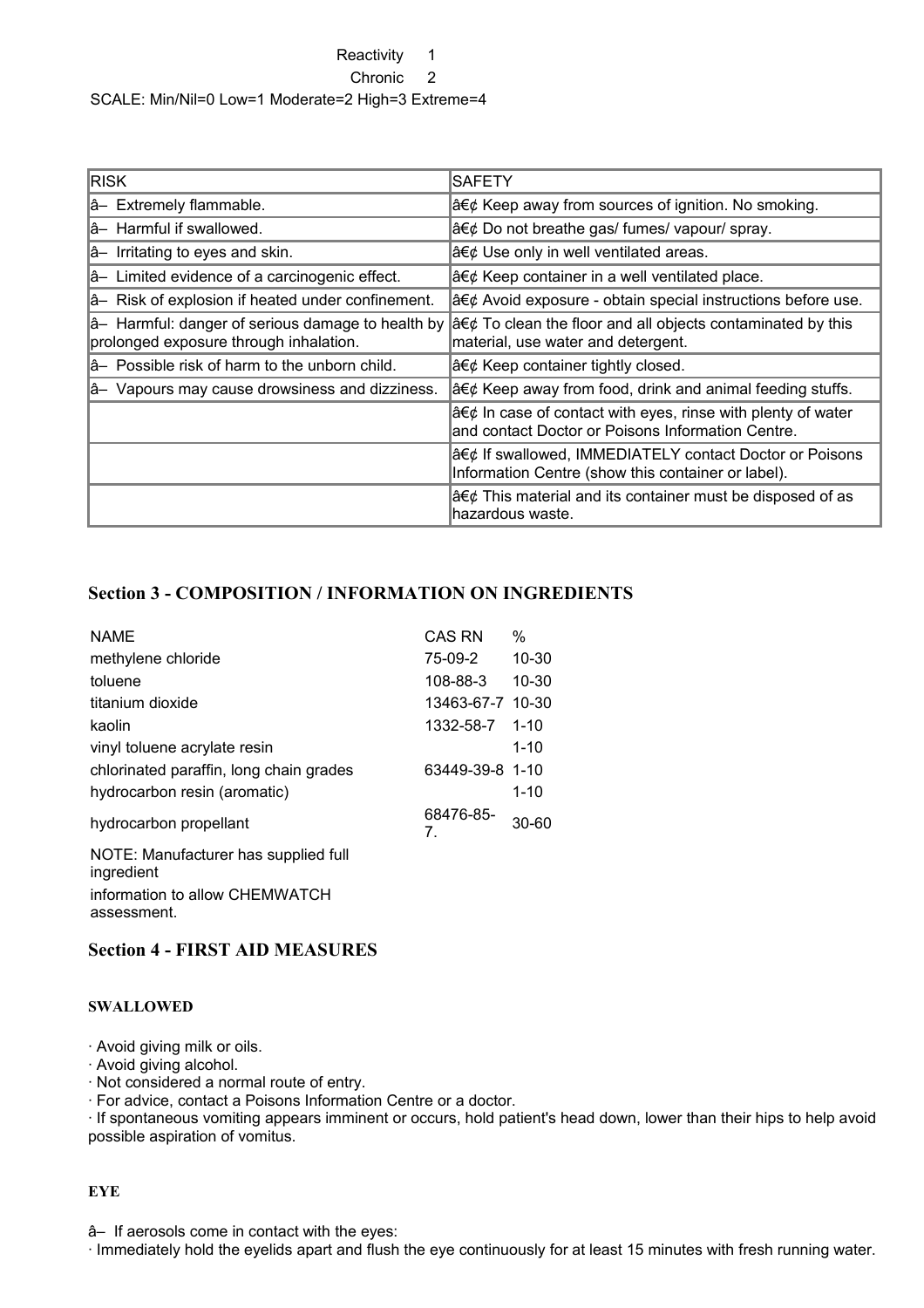· Ensure complete irrigation of the eye by keeping eyelids apart and away from eye and moving the eyelids by occasionally lifting the upper and lower lids.

· Transport to hospital or doctor without delay.

· Removal of contact lenses after an eye injury should only be undertaken by skilled personnel.

#### **SKIN**

â– If solids or aerosol mists are deposited upon the skin:

· Flush skin and hair with running water (and soap if available).

· Remove any adhering solids with industrial skin cleansing cream.

· DO NOT use solvents.

· Seek medical attention in the event of irritation.

#### **INHALED**

â– If aerosols, fumes or combustion products are inhaled:

· Remove to fresh air.

· Lay patient down. Keep warm and rested.

· Prostheses such as false teeth, which may block airway, should be removed, where possible, prior to initiating first aid procedures.

· If breathing is shallow or has stopped, ensure clear airway and apply resuscitation, preferably with a demand valve resuscitator, bag-valve mask device, or pocket mask as trained. Perform CPR if necessary.

· Transport to hospital, or doctor.

### **NOTES TO PHYSICIAN**

â– for intoxication due to Freons/ Halons;

A: Emergency and Supportive Measures

· Maintain an open airway and assist ventilation if necessary

· Treat coma and arrhythmias if they occur. Avoid (adrenaline) epinephrine or other sympathomimetic amines that may precipitate ventricular arrhythmias.

Tachyarrhythmias caused by increased myocardial sensitisation may be treated with propranolol, 1- 2 mg IV or esmolol 25- 100 microgm/kg/min IV.

· Monitor the ECG for 4- 6 hours

B: Specific drugs and antidotes:

· There is no specific antidote

C: Decontamination

· Inhalation; remove victim from exposure, and give supplemental oxygen if available.

· Ingestion; (a) Prehospital: Administer activated charcoal, if available. DO NOT induce vomiting because of rapid absorption and the risk of abrupt onset CNS

depression. (b) Hospital: Administer activated charcoal, although the efficacy of charcoal is unknown. Perform gastric lavage only if the ingestion was very large

and recent (less than 30 minutes)

D: Enhanced elimination:

· There is no documented efficacy for diuresis, haemodialysis, haemoperfusion, or repeat- dose charcoal.

POISONING and DRUG OVERDOSE, Californian Poison Control System Ed. Kent R Olson; 3rd Edition

· Do not administer sympathomimetic drugs unless absolutely necessary as material may increase myocardial irritability.

· No specific antidote.

· Because rapid absorption may occur through lungs if aspirated and cause systematic effects, the decision of whether to induce vomiting or not should be made by an

attending physician.

· If lavage is performed, suggest endotracheal and/or esophageal control.

· Danger from lung aspiration must be weighed against toxicity when considering emptying the stomach.

· Treatment based on judgment of the physician in response to reactions of the patient.

Treat symptomatically.

Following acute or short term repeated exposures to toluene:

· Toluene is absorbed across the alveolar barrier, the blood/air mixture being 11.2/15.6 (at 37 degrees C.) The concentration of toluene, in expired breath, is of

the order of 18 ppm following sustained exposure to 100 ppm. The tissue/blood proportion is 1/3 except in adipose where the proportion is 8/10.

· Metabolism by microsomal mono- oxygenation, results in the production of hippuric acid. This may be detected in the urine in amounts between 0.5 and 2.5 g/24 hr

which represents, on average 0.8 gm/gm of creatinine. The biological half- life of hippuric acid is in the order of 1-2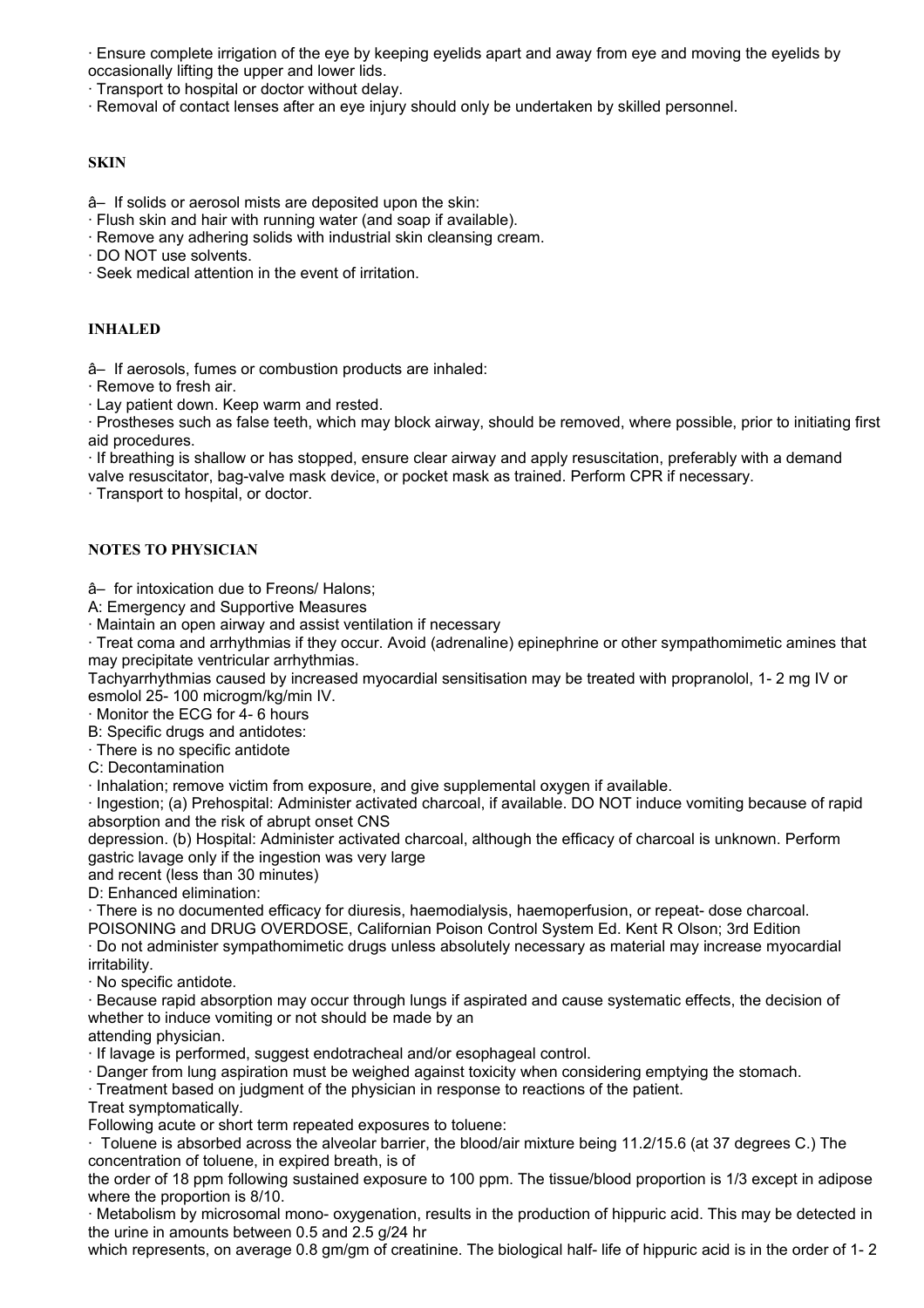hours.

· Primary threat to life from ingestion and/or inhalation is respiratory failure.

· Patients should be quickly evaluated for signs of respiratory distress (eg cyanosis, tachypnoea, intercostal retraction, obtundation) and given oxygen. Patients

with inadequate tidal volumes or poor arterial blood gases (pO2 <50 mm Hg or pCO2 > 50 mm Hg) should be intubated.

· Arrhythmias complicate some hydrocarbon ingestion and/or inhalation and electrocardiographic evidence of myocardial damage has been reported; intravenous lines and

cardiac monitors should be established in obviously symptomatic patients. The lungs excrete inhaled solvents, so that hyperventilation improves clearance.

· A chest x- ray should be taken immediately after stabilisation of breathing and circulation to document aspiration and detect the presence of pneumothorax.

· Epinephrine (adrenaline) is not recommended for treatment of bronchospasm because of potential myocardial sensitisation to catecholamines. Inhaled cardioselective

bronchodilators (e.g. Alupent, Salbutamol) are the preferred agents, with aminophylline a second choice.

· Lavage is indicated in patients who require decontamination; ensure use.

BIOLOGICAL EXPOSURE INDEX - BEI

These represent the determinants observed in specimens collected from a healthy worker exposed at the Exposure Standard (ES or TLV):

| Determinant            | Index                 | Sampling Time                      | Comments |
|------------------------|-----------------------|------------------------------------|----------|
| lo-Cresol in urine     | $0.5$ mg/L            | End of shift                       |          |
| Hippuric acid in urine | 1.6 $g/g$ creatinine  | End of shift                       | B, NS    |
| Toluene in blood       | $ 0.05 \text{ mg/L} $ | Prior to last shift of<br>workweek |          |

NS: Non- specific determinant; also observed after exposure to other material

B: Background levels occur in specimens collected from subjects NOT exposed.

# **Section 5 - FIRE FIGHTING MEASURES**

### **EXTINGUISHING MEDIA**

â– SMALL FIRE: · Water spray, dry chemical or CO2 LARGE FIRE:

· Water spray or fog.

#### **FIRE FIGHTING**

- · Alert Fire Brigade and tell them location and nature of hazard.
- · May be violently or explosively reactive.
- · Wear breathing apparatus plus protective gloves.
- · Prevent, by any means available, spillage from entering drains or water course.
- · If safe, switch off electrical equipment until vapour fire hazard removed.
- · Use water delivered as a fine spray to control fire and cool adjacent area.
- · DO NOT approach containers suspected to be hot.
- · Cool fire exposed containers with water spray from a protected location.
- · If safe to do so, remove containers from path of fire.
- · Equipment should be thoroughly decontaminated after use.

#### **FIRE/EXPLOSION HAZARD**

- · Liquid and vapour are highly flammable.
- · Severe fire hazard when exposed to heat or flame.
- · Vapour forms an explosive mixture with air.
- · Severe explosion hazard, in the form of vapour, when exposed to flame or spark.
- · Vapour may travel a considerable distance to source of ignition.
- · Heating may cause expansion or decomposition with violent container rupture.
- · Aerosol cans may explode on exposure to naked flames.
- · Rupturing containers may rocket and scatter burning materials.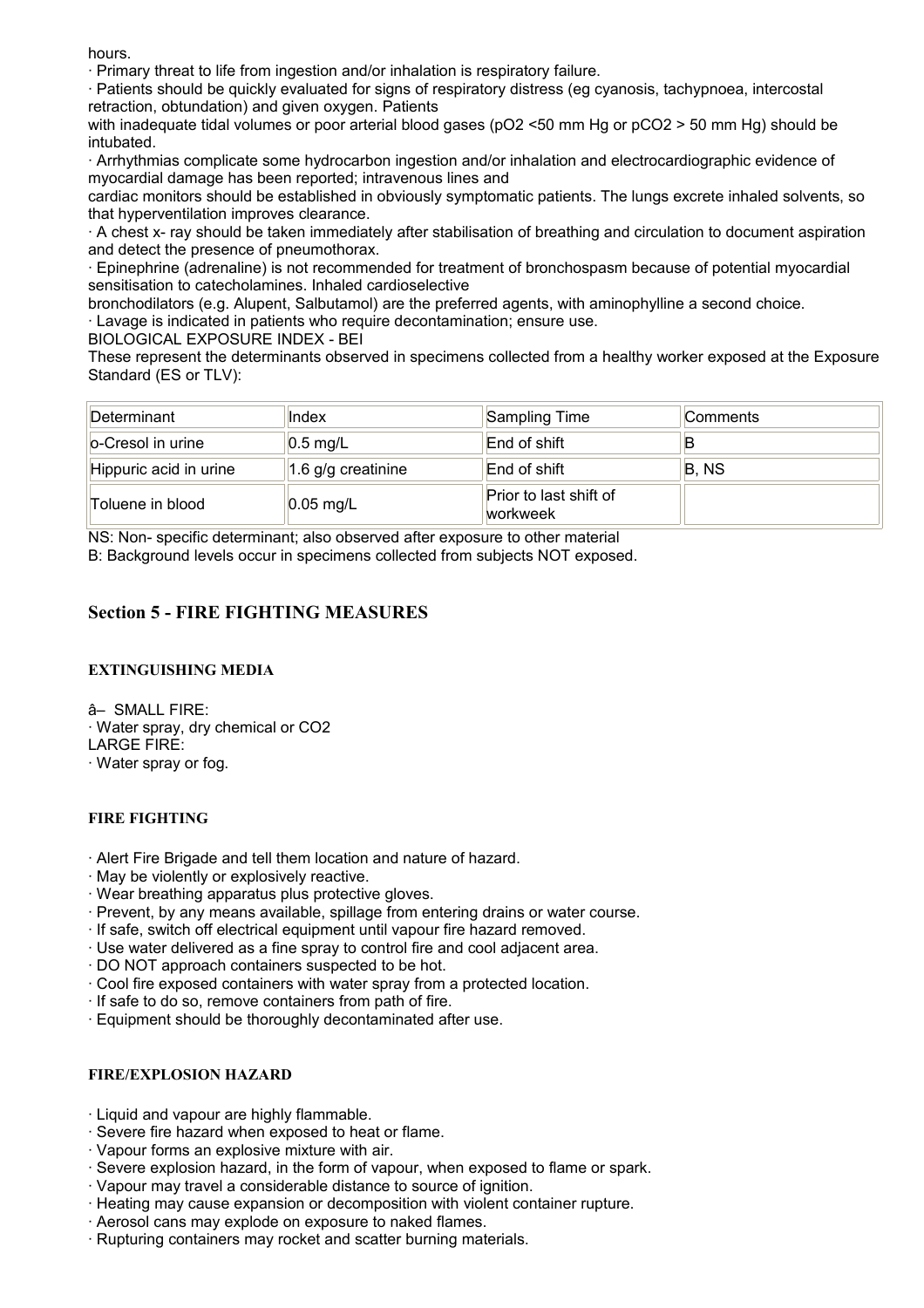· Hazards may not be restricted to pressure effects.

· May emit acrid, poisonous or corrosive fumes.

· On combustion, may emit toxic fumes of carbon monoxide (CO).

Combustion products include: carbon monoxide (CO), carbon dioxide (CO2), hydrogen chloride, phosgene, other pyrolysis products typical of burning organic material.

Contains low boiling substance: Closed containers may rupture due to pressure buildup under fire conditions.

### **FIRE INCOMPATIBILITY**

· Avoid contamination with oxidising agents i.e. nitrates, oxidising acids, chlorine bleaches, pool chlorine etc. as ignition may result.

#### **HAZCHEM**

2YE

#### **Personal Protective Equipment**

Breathing apparatus. Gas tight chemical resistant suit. Limit exposure duration to 1 BA set 30 mins.

# **Section 6 - ACCIDENTAL RELEASE MEASURES**

#### **MINOR SPILLS**

· Clean up all spills immediately.

· Avoid breathing vapours and contact with skin and eyes.

· Wear protective clothing, impervious gloves and safety glasses.

· Shut off all possible sources of ignition and increase ventilation.

· Wipe up.

· If safe, damaged cans should be placed in a container outdoors, away from all ignition sources, until pressure has dissipated.

· Undamaged cans should be gathered and stowed safely.

#### **MAJOR SPILLS**

- · DO NOT exert excessive pressure on valve; DO NOT attempt to operate damaged valve.
- · Clear area of personnel and move upwind.
- · Alert Fire Brigade and tell them location and nature of hazard.
- · May be violently or explosively reactive.
- · Wear breathing apparatus plus protective gloves.
- · Prevent, by any means available, spillage from entering drains or water courses
- · No smoking, naked lights or ignition sources.
- · Increase ventilation.
- · Stop leak if safe to do so.
- · Water spray or fog may be used to disperse / absorb vapour.
- · Absorb or cover spill with sand, earth, inert materials or vermiculite.

· If safe, damaged cans should be placed in a container outdoors, away from ignition sources, until pressure has dissipated.

- · Undamaged cans should be gathered and stowed safely.
- · Collect residues and seal in labelled drums for disposal.
- · Remove leaking cylinders to a safe place if possible.
- · Release pressure under safe, controlled conditions by opening the valve.

#### **PROTECTIVE ACTIONS FOR SPILL**

From IERG (Canada/Australia)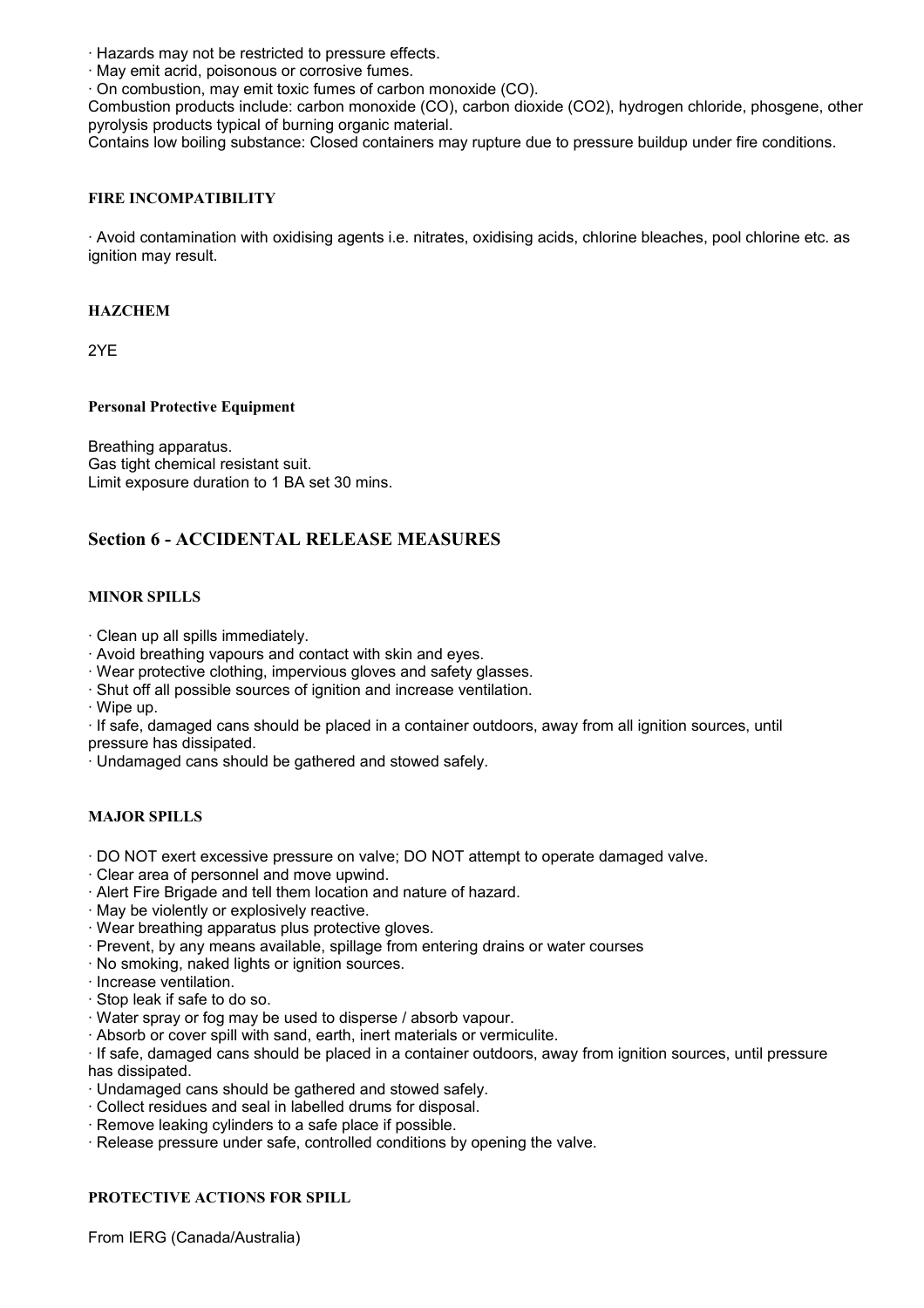Isolation Distance - Downwind Protection Distance 8 metres IERG Number 49

#### FOOTNOTES

1 PROTECTIVE ACTION ZONE is defined as the area in which people are at risk of harmful exposure. This zone assumes that random changes in wind direction confines the

vapour plume to an area within 30 degrees on either side of the predominant wind direction, resulting in a crosswind protective action distance equal to the downwind

protective action distance.

2 PROTECTIVE ACTIONS should be initiated to the extent possible, beginning with those closest to the spill and working away from the site in the downwind direction.

Within the protective action zone a level of vapour concentration may exist resulting in nearly all unprotected persons becoming incapacitated and unable to take

protective action and/or incurring serious or irreversible health effects.

3 INITIAL ISOLATION ZONE is determined as an area, including upwind of the incident, within which a high probability of localised wind reversal may expose nearly all

persons without appropriate protection to life- threatening concentrations of the material.

4 SMALL SPILLS involve a leaking package of 200 litres (55 US gallons) or less, such as a drum (jerrican or box with inner containers). Larger packages leaking less

than 200 litres and compressed gas leaking from a small cylinder are also considered " small spills" .

LARGE SPILLS involve many small leaking packages or a leaking package of greater than 200 litres, such as a cargo tank, portable tank or a " one- tonne" compressed

gas cylinder.

5 Guide 126 is taken from the US DOT emergency response guide book.

6 IERG information is derived from CANUTEC - Transport Canada.

### **EMERGENCY RESPONSE PLANNING GUIDELINES (ERPG)**

The maximum airborne concentration below which it is believed that nearly all individuals could be exposed for up to one hour WITHOUT experiencing or developing

life- threatening health effects is:

methylene chloride 4000ppm

toluene 1000ppm

irreversible or other serious effects or symptoms which could impair an individual' s ability to take protective action is:

methylene chloride 750ppm

toluene 300ppm other than mild, transient adverse effects without perceiving a clearly defined odour is:

methylene chloride 200ppm

toluene 50ppm

American Industrial Hygiene Association (AIHA)

Ingredients considered according to the following cutoffs

Very Toxic (T+) >= 0.1% Toxic (T) >= 3.0% R50 >= 0.25% Corrosive (C) >= 5.0%

 $R51 > 2.5%$ 

else >= 10%

where percentage is percentage of ingredient found in the mixture

#### **Personal Protective Equipment advice is contained in Section 8 of the MSDS.**

# **Section 7 - HANDLING AND STORAGE**

#### **PROCEDURE FOR HANDLING**

- · Avoid all personal contact, including inhalation.
- · Wear protective clothing when risk of exposure occurs.
- · Use in a well-ventilated area.
- · Prevent concentration in hollows and sumps.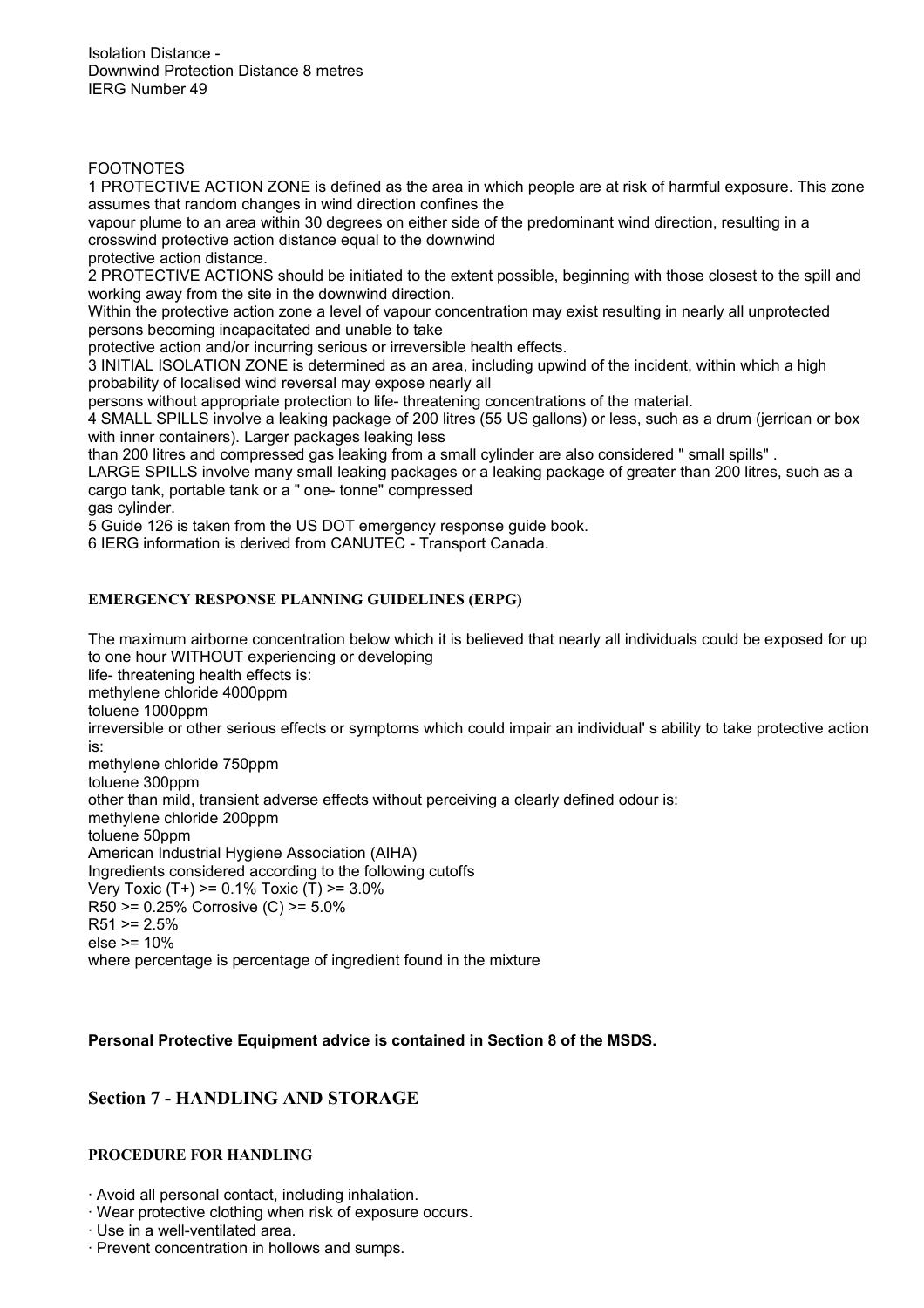- · DO NOT enter confined spaces until atmosphere has been checked.
- · Avoid smoking, naked lights or ignition sources.
- · Avoid contact with incompatible materials.
- · When handling, DO NOT eat, drink or smoke.
- · DO NOT incinerate or puncture aerosol cans.
- · DO NOT spray directly on humans, exposed food or food utensils.
- · Avoid physical damage to containers.
- · Always wash hands with soap and water after handling.
- · Work clothes should be laundered separately.
- · Use good occupational work practice.
- · Observe manufacturer's storing and handling recommendations.

· Atmosphere should be regularly checked against established exposure standards to ensure safe working conditions are maintained.

#### **SUITABLE CONTAINER**

- · DO NOT use aluminium or galvanised containers.
- · Aerosol dispenser.
- · Check that containers are clearly labelled.

#### **STORAGE INCOMPATIBILITY**

â– Methylene chloride

· is a combustible liquid under certain circumstances even though there is no measurable flash point and it is difficult to ignite

· its is flammable in ambient air in the range 12-23%; increased oxygen content can greatly enhance fire and explosion potential

· contact with hot surfaces and elevated temperatures can form fumes of hydrogen chloride and phosgene

· reacts violently with active metals, aluminium, lithium, methanol,, peroxydisulfuryl difluoride, potassium, potassium tert-butoxide, sodium

- · forms explosive mixtures with nitric acid
- · is incompatible with strong oxidisers, strong caustics, alkaline earths and alkali metals
- · attacks some plastics, coatings and rubber
- · may generate electrostatic charge due to low conductivity.
- · Avoid reaction with oxidising agents.

#### **STORAGE REQUIREMENTS**

· Store below 38 deg. C.

· Keep dry to avoid corrosion of cans. Corrosion may result in container perforation and internal pressure may eject contents of can.

- · Store in original containers in approved flammable liquid storage area.
- · DO NOT store in pits, depressions, basements or areas where vapours may be trapped.
- · No smoking, naked lights, heat or ignition sources.
- · Keep containers securely sealed. Contents under pressure.
- · Store away from incompatible materials.
- · Store in a cool, dry, well ventilated area.
- · Avoid storage at temperatures higher than 40 deg C.
- · Store in an upright position.
- · Protect containers against physical damage.
- · Check regularly for spills and leaks.
- · Observe manufacturer's storing and handling recommendations.

**\_\_\_\_\_\_\_\_\_\_\_\_\_\_\_\_\_\_\_\_\_\_\_\_\_\_\_\_\_\_\_\_\_\_\_\_\_\_\_\_\_\_\_\_\_\_\_\_\_\_\_\_\_** 

**\_\_\_\_\_\_\_\_\_\_\_\_\_\_\_\_\_\_\_\_\_\_\_\_\_\_\_\_\_\_\_\_\_\_\_\_\_\_\_\_\_\_\_\_\_\_\_\_\_\_\_\_\_** 

# **SAFE STORAGE WITH OTHER CLASSIFIED CHEMICALS**

+: May be stored together

O: May be stored together with specific preventions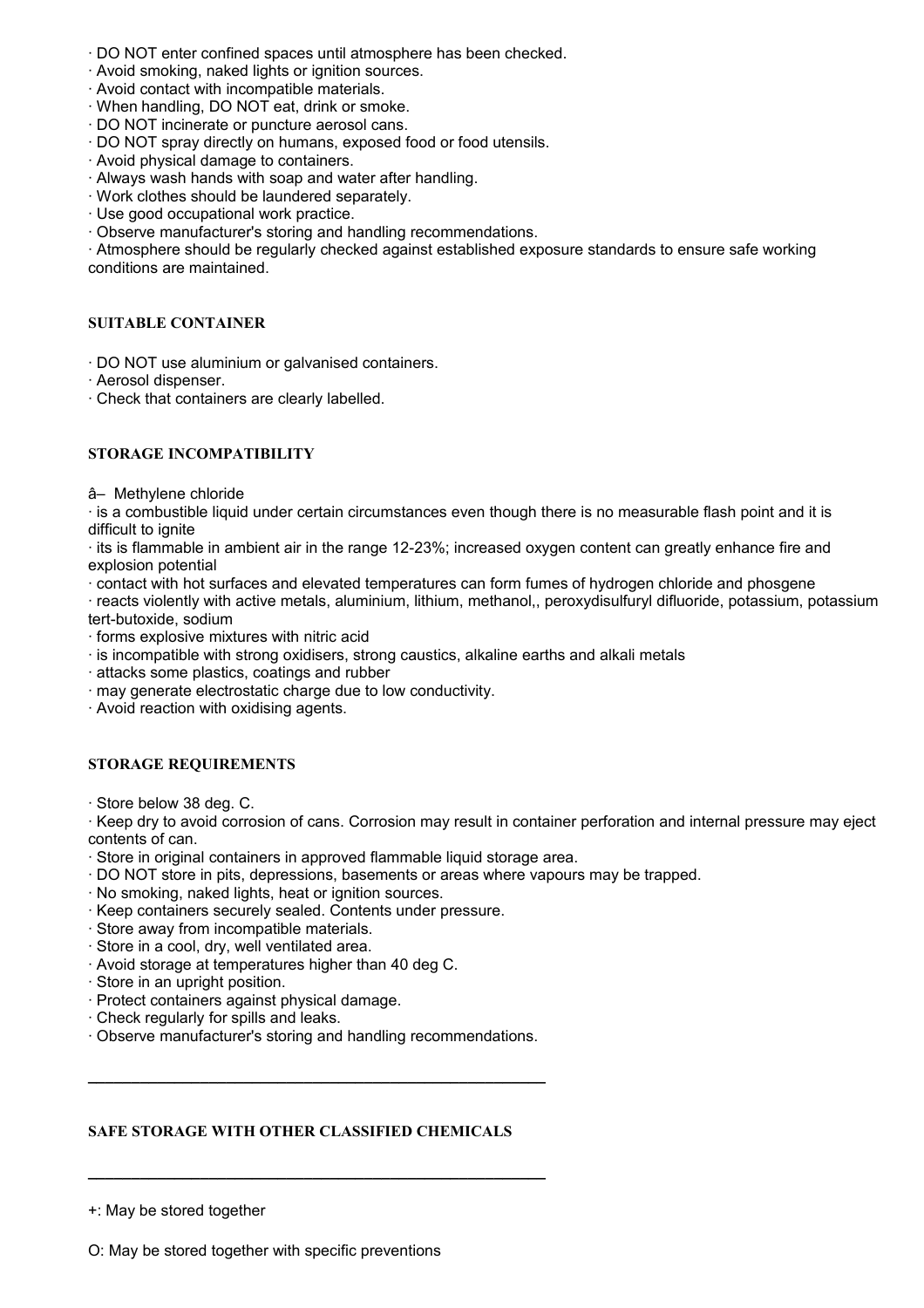# **Section 8 - EXPOSURE CONTROLS / PERSONAL PROTECTION**

#### **EXPOSURE CONTROLS**

| Source                                             | <b>STE</b><br><b>TWA<sup>TWASTE</sup></b><br>Material<br>mg/<br>ppm<br>mg/<br>m <sup>3</sup><br>ppm<br>m <sup>3</sup> | <b>Notes</b>            |
|----------------------------------------------------|-----------------------------------------------------------------------------------------------------------------------|-------------------------|
| Australia Exposure Standards                       | methylene<br>chloride                                                                                                 |                         |
| Australia Exposure Standards                       | 50<br>174<br>(Methylene<br>chloride)<br>toluene<br>50<br>191 150 574 Sk                                               | Sk                      |
| Australia Exposure Standards                       | (Toluene)<br>titanium<br>dioxide<br>10<br>(Titanium<br>dioxide(a)                                                     | (see<br>Chapte<br>r(14) |
| Australia Exposure Standards                       | kaolin (Silica<br>Amorphous<br>$\overline{2}$<br>Fumed silica<br>(respirable                                          | (see<br>Chapte<br>r(14) |
| Australia Exposure Standards                       | dust))<br>hydrocarbon<br>propellant<br>(LPG<br>10001800<br>(liquified<br>petroleum<br>gas))                           |                         |
| The following materials had no OELs on our records |                                                                                                                       |                         |

 $a \in \mathcal{G}$  chlorinated paraffin, long chain grades: CAS:63449-39-8 CAS:61788-76- 9

### **EMERGENCY EXPOSURE LIMITS**

| <b>Material</b>              | Revised IDLH Value (mg/m <sup>3</sup> ) Revised IDLH Value (ppm) |             |
|------------------------------|------------------------------------------------------------------|-------------|
| methylene chloride           | 310                                                              | 2.000       |
| methylene chloride           | 357                                                              | 2,300       |
| toluene                      | 84                                                               | 500         |
| titanium dioxide 10971 5,000 |                                                                  |             |
| hydrocarbon propellant 0     |                                                                  | 2,000 [LEL] |

#### **NOTES**

**<i>Values marked LEL indicate that the IDLH was based on 10% of the lower explosive limit for safety considerations even though the relevant toxicological data indicated that irreversible health effects or impairment of escape existed only at higher concentrations.</i>**

| Material           | Revised IDLH Value (mg/m <sup>3</sup> ) Revised IDLH Value (ppm) |       |
|--------------------|------------------------------------------------------------------|-------|
| methylene chloride | 310                                                              | 2.000 |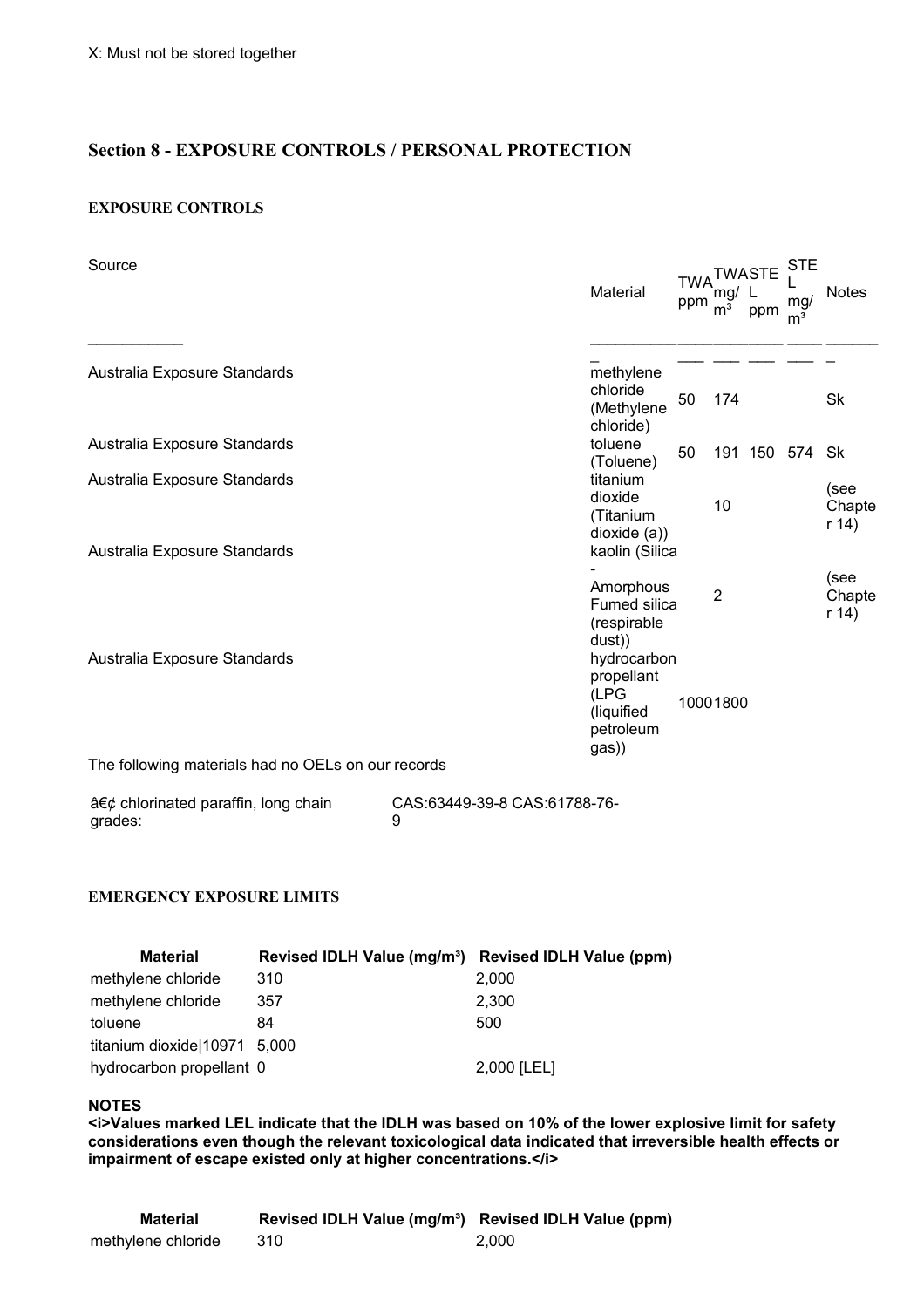| methylene chloride                 | 357 | 2.300                                                                                               |
|------------------------------------|-----|-----------------------------------------------------------------------------------------------------|
| toluene                            | 84  | 500                                                                                                 |
| titanium dioxide 10971 5,000       |     |                                                                                                     |
| hydrocarbon propellant 0<br>NOTES. |     | 2,000 [LEL]                                                                                         |
|                                    |     | i>Values marked LEL indicate that the IDLH was based on 10% of the lower explosive limit for safety |

considerations even though the relevant toxicological data

indicated that irreversible health effects or impairment of escape existed only at higher concentrations.</i></i>

#### **MATERIAL DATA**

KAOLIN:

TITANIUM DIOXIDE:

ULTRACOLOR AEROSOL STENCIL SPRAY:

â– Animals exposed by inhalation to 10 mg/m3 titanium dioxide show no significant fibrosis, possibly reversible tissue reaction. The architecture of lung air spaces

remains intact.

TOLUENE:

ULTRACOLOR AEROSOL STENCIL SPRAY:

â– For toluene:

Odour Threshold Value: 0.16- 6.7 (detection), 1.9- 69 (recognition)

NOTE: Detector tubes measuring in excess of 5 ppm, are available.

High concentrations of toluene in the air produce depression of the central nervous system (CNS) in humans. Intentional toluene exposure (glue- sniffing) at

maternally- intoxicating concentration has also produced birth defects. Foetotoxicity appears at levels associated with CNS narcosis and probably occurs only in

those with chronic toluene- induced kidney failure. Exposure at or below the recommended TLV- TWA is thought to prevent transient headache and irritation, to provide

a measure of safety for possible disturbances to human reproduction, the prevention of reductions in cognitive responses reported amongst humans inhaling greater

than 40 ppm, and the significant risks of hepatotoxic, behavioural and nervous system effects (including impaired reaction time and incoordination). Although

toluene/ethanol interactions are well recognised, the degree of protection afforded by the TLV- TWA among drinkers is not known.

Odour Safety Factor(OSF)

OSF=17 (TOLUENE).

KAOLIN<sup>.</sup>

ULTRACOLOR AEROSOL STENCIL SPRAY:

â– For kaolin:

Kaolin dust appears to have fibrogenic potential even in the absence of crystalline silica. Kaolinosis can exist as simple and complicated forms with the latter

often associated with respiratory symptoms. Crystalline silica enhances the severity of the pneumoconiosis. METHYLENE CHLORIDE:

ULTRACOLOR AEROSOL STENCIL SPRAY:

â– For methylene chloride

Odour Threshold Value: 158 ppm (detection), 227 ppm (recognition)

NOTE: Detector tubes for methylene chloride, measuring in excess of 25 ppm are commercially available. Longterm measurements (4 hrs) may be conducted to detect

concentrations exceeding 13 ppm.

Exposure at or below the recommended TLV- TWA (and in the absence of occupational exposure to carbon monoxide) is thought to minimise the potential for liver injury

and to provide protection against the possible weak carcinogenic effects which have been demonstrated in laboratory rats and mice. Enhancement of tumours of the

lung, liver, salivary glands and mammary tissue in rodent studies has lead NIOSH to recommend a more conservative outcome. The ACGIH however concludes that in the

absence of documentation of health- related injuries at higher exposures after a long history of methylene chloride use and a number of epidemiologic studies, the

recommended TLV- TWA provides an adequate margin of safety.

Concentration effects:

| <b>Concentration</b><br>Clinical<br>effects |
|---------------------------------------------|
|---------------------------------------------|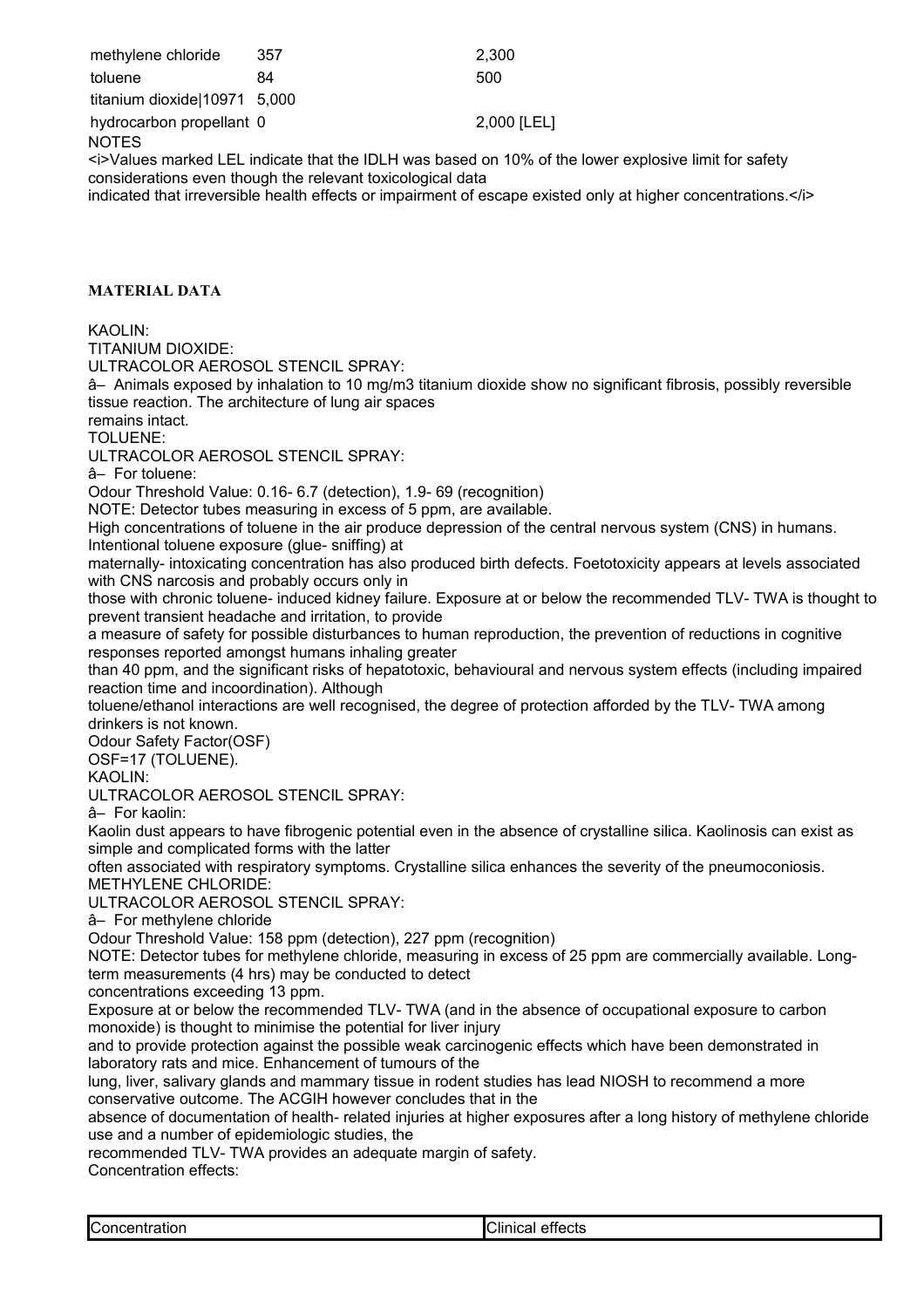| $\geq 300$ ppm                 | ISweet odour                                                                                                                    |
|--------------------------------|---------------------------------------------------------------------------------------------------------------------------------|
| $[500-1000$ ppm $(1-2 h)$      | Unpleasant odour, slight anaesthetic effects, headache,<br>light-headedness, eye irritation and elevated COHb<br>Iconcentration |
| $[2300$ ppm $(5 \text{ min.})$ | Odour strong, intensely irritating; dizziness                                                                                   |
| $[7200$ ppm $(8-16$ min)       | Paraesthesia, tachycardia                                                                                                       |
| >50000 ppm                     | Immediately life-threatening                                                                                                    |

. TOLUENE:

â– Exposure limits with " skin" notation indicate that vapour and liquid may be absorbed through intact skin. Absorption by skin may readily exceed vapour inhalation

exposure. Symptoms for skin absorption are the same as for inhalation. Contact with eyes and mucous membranes may also contribute to overall exposure and may also

invalidate the exposure standard.

TITANIUM DIOXIDE:

â– Sensory irritants are chemicals that produce temporary and undesirable side- effects on the eyes, nose or throat. Historically occupational exposure standards for

these irritants have been based on observation of workers' responses to various airborne concentrations. Present day expectations require that nearly every

individual should be protected against even minor sensory irritation and exposure standards are established using uncertainty factors or safety factors of 5 to 10 or

more. On occasion animal no- observable- effect- levels (NOEL) are used to determine these limits where human results are unavailable. An additional approach,

typically used by the TLV committee (USA) in determining respiratory standards for this group of chemicals, has been to assign ceiling values (TLV C) to rapidly

acting irritants and to assign short- term exposure limits (TLV STELs) when the weight of evidence from irritation, bioaccumulation and other endpoints combine to

warrant such a limit. In contrast the MAK Commission (Germany) uses a five- category system based on intensive odour, local irritation, and elimination half- life.

However this system is being replaced to be consistent with the European Union (EU) Scientific Committee for Occupational Exposure Limits (SCOEL); this is more

closely allied to that of the USA.

OSHA (USA) concluded that exposure to sensory irritants can:

· cause inflammation

· cause increased susceptibility to other irritants and infectious agents

· lead to permanent injury or dysfunction

· permit greater absorption of hazardous substances and

· acclimate the worker to the irritant warning properties of these substances thus increasing the risk of overexposure.

KAOLIN:

â– The concentration of dust, for application of respirable dust limits, is to be determined from the fraction that penetrates a separator whose size collection

efficiency is described by a cumulative log- normal function with a median aerodynamic diameter of 4.0  $\hat{A}$ µm (+-) 0.3  $\hat{A}$ µm and with a geometric standard deviation of 1.5

 $\hat{A} \mu$ m (+- ) 0.1  $\hat{A} \mu$ m, i.e..generally less than 5  $\hat{A} \mu$ m.

Because the margin of safety of the quartz TLV is not known with certainty and given the associated link between silicosis and lung cancer it is recommended that

quartz concentrations be maintained as far below the TLV as prudent practices will allow.

HYDROCARBON PROPELLANT:

â– For butane:

Odour Threshold Value: 2591 ppm (recognition)

Butane in common with other homologues in the straight chain saturated aliphatic hydrocarbon series is not characterised by its toxicity but by its narcosis-

inducing effects at high concentrations. The TLV is based on analogy with pentane by comparing their lower explosive limits in air. It is concluded that this limit

will protect workers against the significant risk of drowsiness and other narcotic effects.

Odour Safety Factor(OSF)

OSF=0.22 (n- BUTANE).

For propane

Odour Safety Factor(OSF) OSF=0.16 (PROPANE).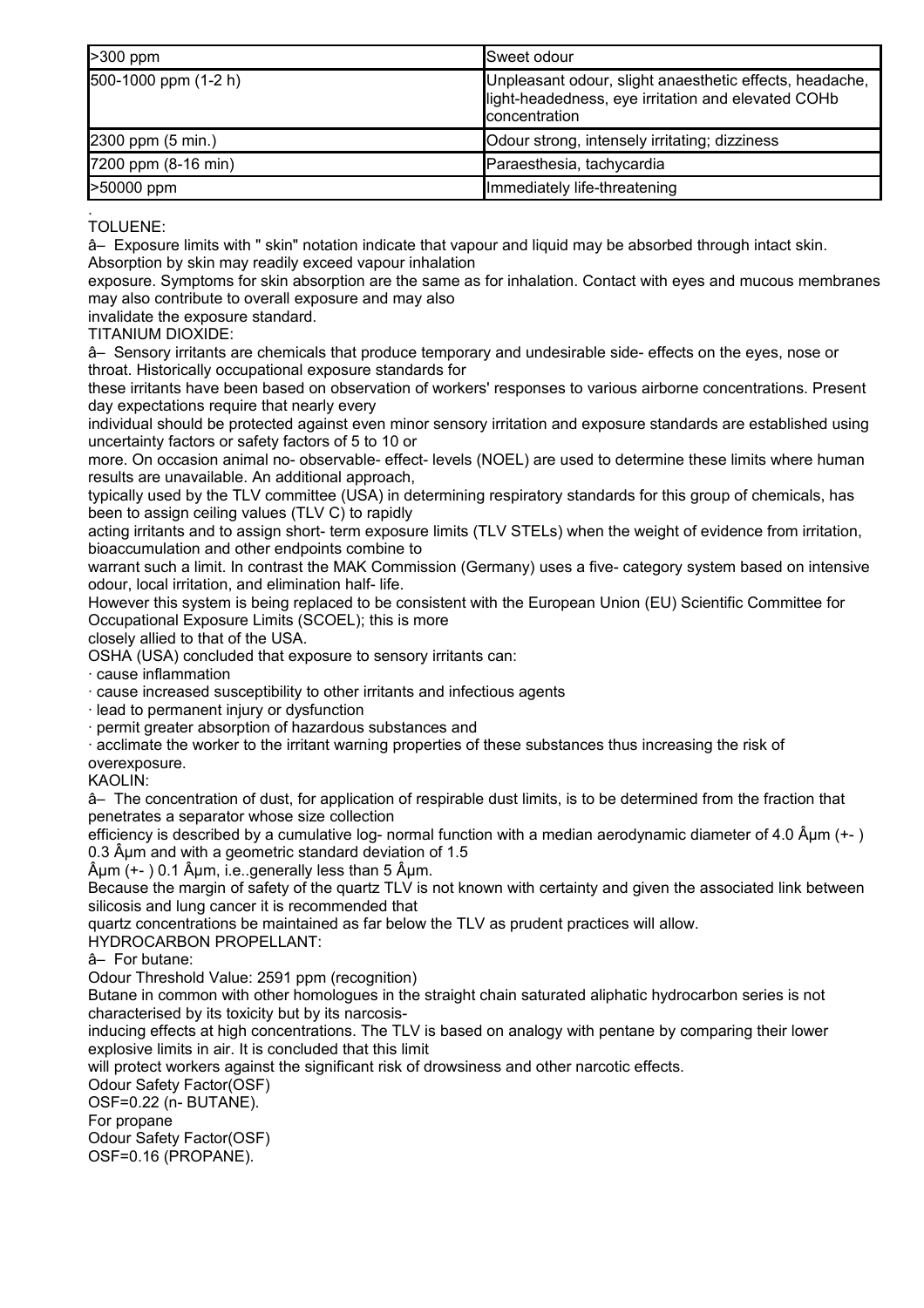### **EYE**

· Safety glasses with side shields.

· Chemical goggles.

· Contact lenses may pose a special hazard; soft contact lenses may absorb and concentrate irritants. A written policy document, describing the wearing of lens or

restrictions on use, should be created for each workplace or task. This should include a review of lens absorption and adsorption for the class of chemicals in use

and an account of injury experience. Medical and first- aid personnel should be trained in their removal and suitable equipment should be readily available. In the

event of chemical exposure, begin eye irrigation immediately and remove contact lens as soon as practicable. Lens should be removed at the first signs of eye redness

or irritation - lens should be removed in a clean environment only after workers have washed hands thoroughly. [CDC NIOSH Current Intelligence Bulletin 59].

#### **HANDS/FEET**

· No special equipment needed when handling small quantities.

- · OTHERWISE:
- · For potentially moderate exposures:
- · Wear general protective gloves, eg. light weight rubber gloves.
- · For potentially heavy exposures:
- · Wear chemical protective gloves, eg. PVC. and safety footwear.

# **OTHER**

â– No special equipment needed when handling small quantities.

- OTHERWISE:
- · Overalls.
- · Skin cleansing cream.
- · Eyewash unit.
- · Do not spray on hot surfaces.

· The clothing worn by process operators insulated from earth may develop static charges far higher (up to 100 times) than the minimum ignition energies for various

flammable gas- air mixtures. This holds true for a wide range of clothing materials including cotton.

· Avoid dangerous levels of charge by ensuring a low resistivity of the surface material worn outermost.

BRETHERICK: Handbook of Reactive Chemical Hazards.

# **GLOVE SELECTION INDEX**

â– Glove selection is based on a modified presentation of the:

" Forsberg Clothing Performance Index" .

The effect(s) of the following substance(s) are taken into account in the computer- generated selection: methylene chloride, toluene â– Protective Material CPI \*.

| PE/EVAL/PE            | А |
|-----------------------|---|
| <b>PVA</b>            | A |
| VITON/CHLOROBUTYL     | R |
| <b>VITON</b>          | R |
| <b>TEFLON</b>         | В |
| CPE                   |   |
| SARANEX-23 2-PLY      |   |
| <b>BUTYL</b>          |   |
| SARANEX-23            |   |
| NITRILE+PVC           |   |
| <b>NITRILE</b>        |   |
| <b>NATURAL RUBBER</b> |   |
|                       |   |

\_\_\_\_\_\_\_\_\_\_\_\_\_\_\_\_\_\_\_\_\_\_\_\_\_\_\_\_\_\_\_\_\_\_\_\_\_\_\_\_\_\_\_\_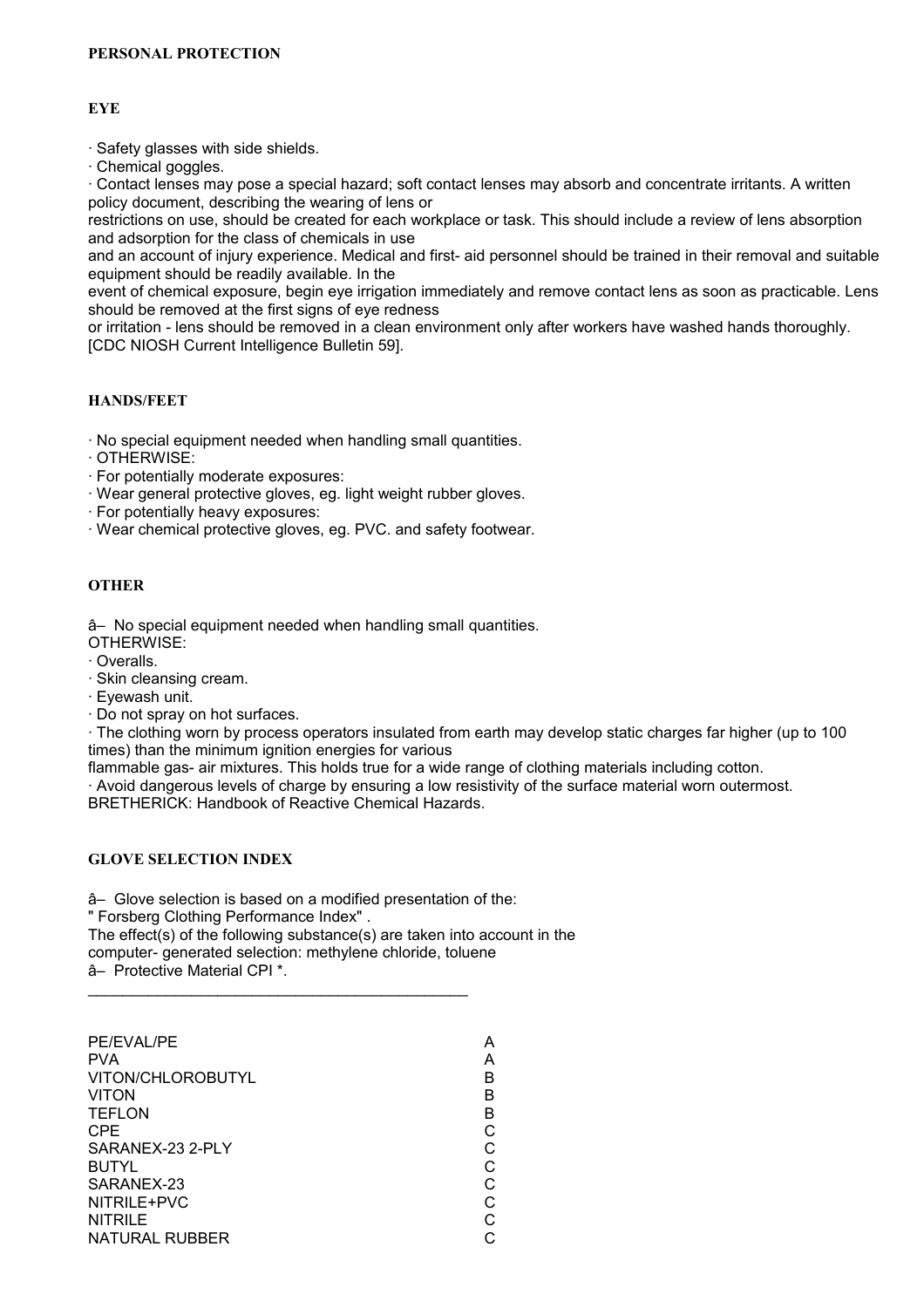â– \* CPI - Chemwatch Performance Index

\_\_\_\_\_\_\_\_\_\_\_\_\_\_\_\_\_\_\_\_\_\_\_\_\_\_\_\_\_\_\_\_\_\_\_\_\_\_\_\_\_\_\_\_

A: Best Selection

B: Satisfactory; may degrade after 4 hours continuous immersion

C: Poor to Dangerous Choice for other than short term immersion

NOTE: As a series of factors will influence the actual performance of the glove, a final selection must be based on detailed observation. -

\* Where the glove is to be used on a short term, casual or infrequent basis, factors such as " feel" or convenience (e.g. disposability), may dictate a choice of

gloves which might otherwise be unsuitable following long- term or frequent use. A qualified practitioner should be consulted.

#### **RESPIRATOR**

â– Selection of the Class and Type of respirator will depend upon the level of breathing zone contaminant and the chemical nature of the contaminant. Protection

Factors (defined as the ratio of contaminant outside and inside the mask) may also be important.

| Breathing Zone Level ppm<br>(volume) | Maximum Protection Factor Half-face Respirator |                      | <b>Full-Face Respirator</b> |
|--------------------------------------|------------------------------------------------|----------------------|-----------------------------|
| 1000                                 | 10                                             | AX-AUS               |                             |
| 1000                                 | 50                                             |                      | AX-AUS                      |
| 5000                                 | 50                                             | Airline <sup>*</sup> |                             |
| 5000                                 | 100                                            |                      | $AX-2$                      |
| 10000                                | 100                                            |                      | $AX-3$                      |
|                                      | $100+$                                         |                      | Airline**                   |

\* - Continuous Flow \*\* - Continuous- flow or positive pressure demand.

The local concentration of material, quantity and conditions of use determine the type of personal protective equipment required. For further information consult

site specific CHEMWATCH data (if available), or your Occupational Health and Safety Advisor.

#### **ENGINEERING CONTROLS**

â– General exhaust is adequate under normal conditions. If risk of overexposure exists, wear SAA approved respirator. Correct fit is essential to obtain adequate

protection.

Provide adequate ventilation in warehouse or closed storage areas.

Air contaminants generated in the workplace possess varying " escape" velocities which, in turn, determine the " capture velocities" of fresh circulating air

required to effectively remove the contaminant.

| Type of Contaminant:                                                                                                  | Speed:                       |
|-----------------------------------------------------------------------------------------------------------------------|------------------------------|
| aerosols, (released at low velocity into zone of active<br>generation)                                                | $0.5-1$ m/s                  |
| direct spray, spray painting in shallow booths, gas<br>discharge (active generation into zone of rapid air<br>motion) | $1-2.5$ m/s (200-500 f/min.) |

Within each range the appropriate value depends on:

| Lower end of the range                                                                      | Upper end of the range           |
|---------------------------------------------------------------------------------------------|----------------------------------|
| 1: Room air currents minimal or favourable to capture                                       | 1: Disturbing room air currents  |
| 2: Contaminants of low toxicity or of nuisance value only. 2: Contaminants of high toxicity |                                  |
| 3: Intermittent, low production.                                                            | 3: High production, heavy use    |
| 4: Large hood or large air mass in motion                                                   | 4: Small hood-local control only |

Simple theory shows that air velocity falls rapidly with distance away from the opening of a simple extraction pipe.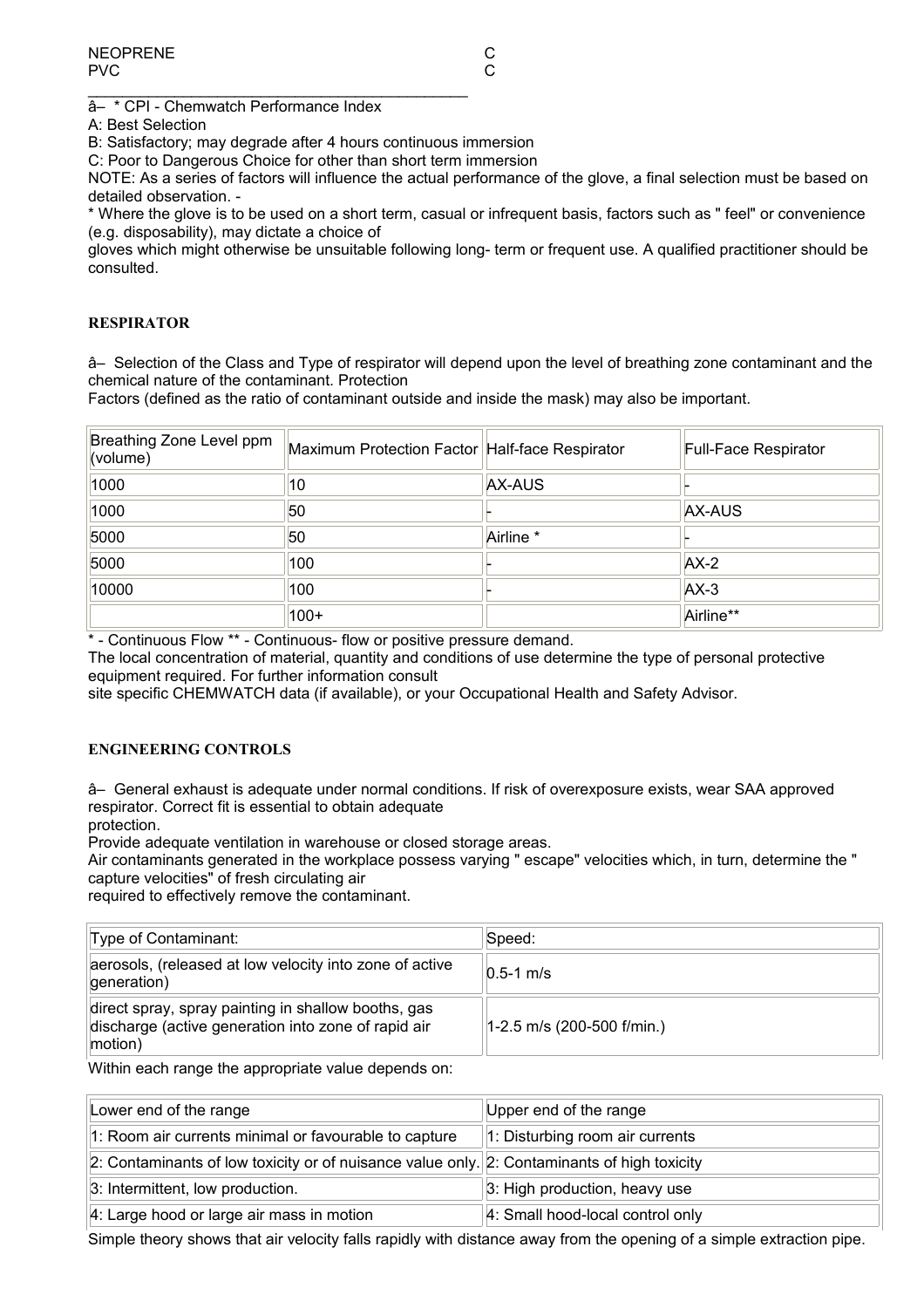Velocity generally decreases with the square of

distance from the extraction point (in simple cases). Therefore the air speed at the extraction point should be adjusted, accordingly, after reference to distance

from the contaminating source. The air velocity at the extraction fan, for example, should be a minimum of 1- 2 m/s (200- 400 f/min.) for extraction of solvents

generated in a tank 2 meters distant from the extraction point. Other mechanical considerations, producing performance deficits within the extraction apparatus, make

it essential that theoretical air velocities are multiplied by factors of 10 or more when extraction systems are installed or used.

# **Section 9 - PHYSICAL AND CHEMICAL PROPERTIES**

#### **APPEARANCE**

â– Supplied as an aerosol pack. Contents under PRESSURE. Contains highly flammable hydrocarbon propellant. liquid with solvent odour; does not mix with water.

#### **PHYSICAL PROPERTIES**

Liquid. Gas. Does not mix with water.

| <b>State</b>              | Liquid         | Molecular Weight                          | Not Applicable |
|---------------------------|----------------|-------------------------------------------|----------------|
| Melting Range (°C)        | Not Available  | Viscosity                                 | Not Available  |
| Boiling Range (°C)        | Not Available  | Solubility in water (g/L)                 | Immiscible     |
| Flash Point (°C)          | -81 propellant | pH (1% solution)                          | Not Applicable |
| Decomposition Temp (°C)   | Not Available  | pH (as supplied)                          | Not Applicable |
| Autoignition Temp (°C)    | Not Available  | Vapour Pressure (kPa)                     | Not Available  |
| Upper Explosive Limit (%) | Not Available  | Specific Gravity (water=1)                | Not Available  |
| Lower Explosive Limit (%) | Not Available  | <b>Relative Vapour Density</b><br>(air=1) | Not Available  |
| Volatile Component (%vol) | Not Available  | <b>Evaporation Rate</b>                   | Not Available  |

| methylene chloride       |       |
|--------------------------|-------|
| log Kow (Prager 1995):   | 1.25  |
| toluene                  |       |
| log Kow (Sangster 1997): | 12.73 |

# **Section 10 - STABILITY AND REACTIVITY**

#### **CONDITIONS CONTRIBUTING TO INSTABILITY**

· Elevated temperatures.

- · Presence of open flame.
- · Product is considered stable.
- · Hazardous polymerisation will not occur.

For incompatible materials - refer to Section 7 - Handling and Storage.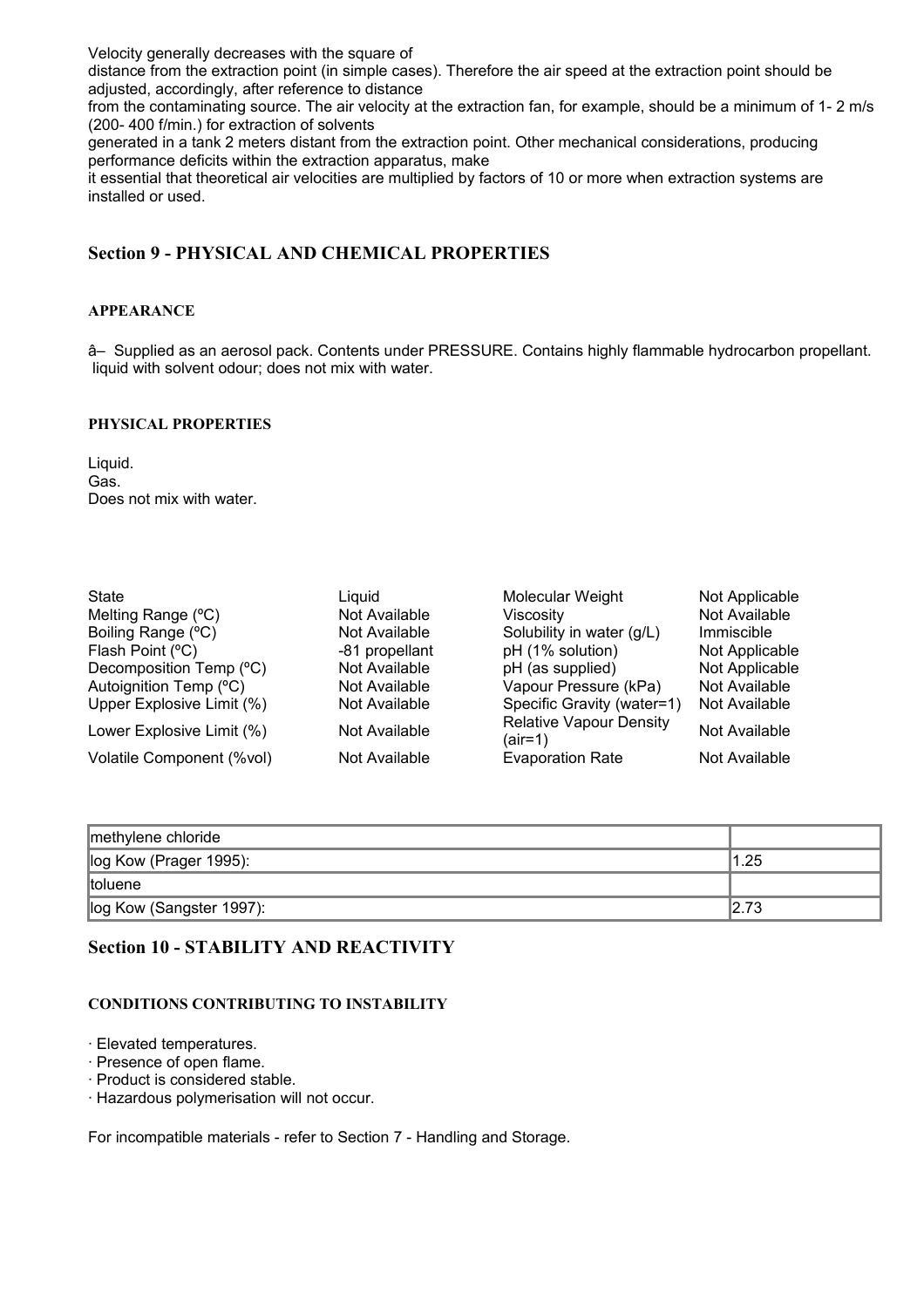# **Section 11 - TOXICOLOGICAL INFORMATION**

#### **POTENTIAL HEALTH EFFECTS**

#### **ACUTE HEALTH EFFECTS**

#### **SWALLOWED**

â– Accidental ingestion of the material may be harmful; animal experiments indicate that ingestion of less than 150 gram may be fatal or may produce serious damage to

the health of the individual.

Not normally a hazard due to physical form of product.

Considered an unlikely route of entry in commercial/industrial environments.

Dusts of titanium and titanium compounds are thought to exhibit little orno toxic effects.

Considered an unlikely route of entry in commercial/industrial environments. The liquid may produce

gastrointestinal discomfort and may be harmful if swallowed.

Ingestion may result in nausea, pain and vomiting. Vomit entering the lungs by aspiration may cause potentially lethal chemical pneumonitis.

#### **EYE**

â– Not considered to be a risk because of the extreme volatility of the gas.

There is evidence that material may produce eye irritation in some persons and produce eye damage 24 hours or more after instillation. Severe inflammation may be

expected with pain. There may be damage to the cornea. Unless treatment is prompt and adequate there may be permanent loss of vision. Conjunctivitis can occur

following repeated exposure.

The liquid produces a high level of eye discomfort and is capable of causing pain and severe conjunctivitis. Corneal injury may develop, with possible permanent

impairment of vision, if not promptly and adequately treated.

#### **SKIN**

â– The material may accentuate any pre- existing dermatitis condition.

Repeated exposure may cause skin cracking, flaking or drying following normal handling and use. Skin contact with the material may damage the health of the individual; systemic effects may result following absorption.

Spray mist may produce discomfort.

Open cuts, abraded or irritated skin should not be exposed to this material.

Entry into the blood- stream, through, for example, cuts, abrasions or lesions, may produce systemic injury with harmful effects. Examine the skin prior to the use

of the material and ensure that any external damage is suitably protected.

The material may cause severe inflammation of the skin either following direct contact or after a delay of some time. Repeated exposure can cause contact dermatitis

which is characterised by redness, swelling and blistering.

#### **INHALED**

â– Inhalation of vapours may cause drowsiness and dizziness. This may be accompanied by sleepiness, reduced alertness, loss of reflexes, lack of co- ordination, and vertigo.

Inhalation of aerosols (mists, fumes), generated by the material during the course of normal handling, may be damaging to the health of the individual.

There is some evidence to suggest that the material can cause respiratory irritation in some persons. The body' s response to such irritation can cause further lung damage.

The acute toxicity of inhaled alkylbenzenes is best described by central nervous system depression. As a rule, these compounds may also act as general anaesthetics.

Systemic poisoning produced by general anaesthesia is characterised by lightheadedness, nervousness, apprehension, euphoria, confusion, dizziness, drowsiness,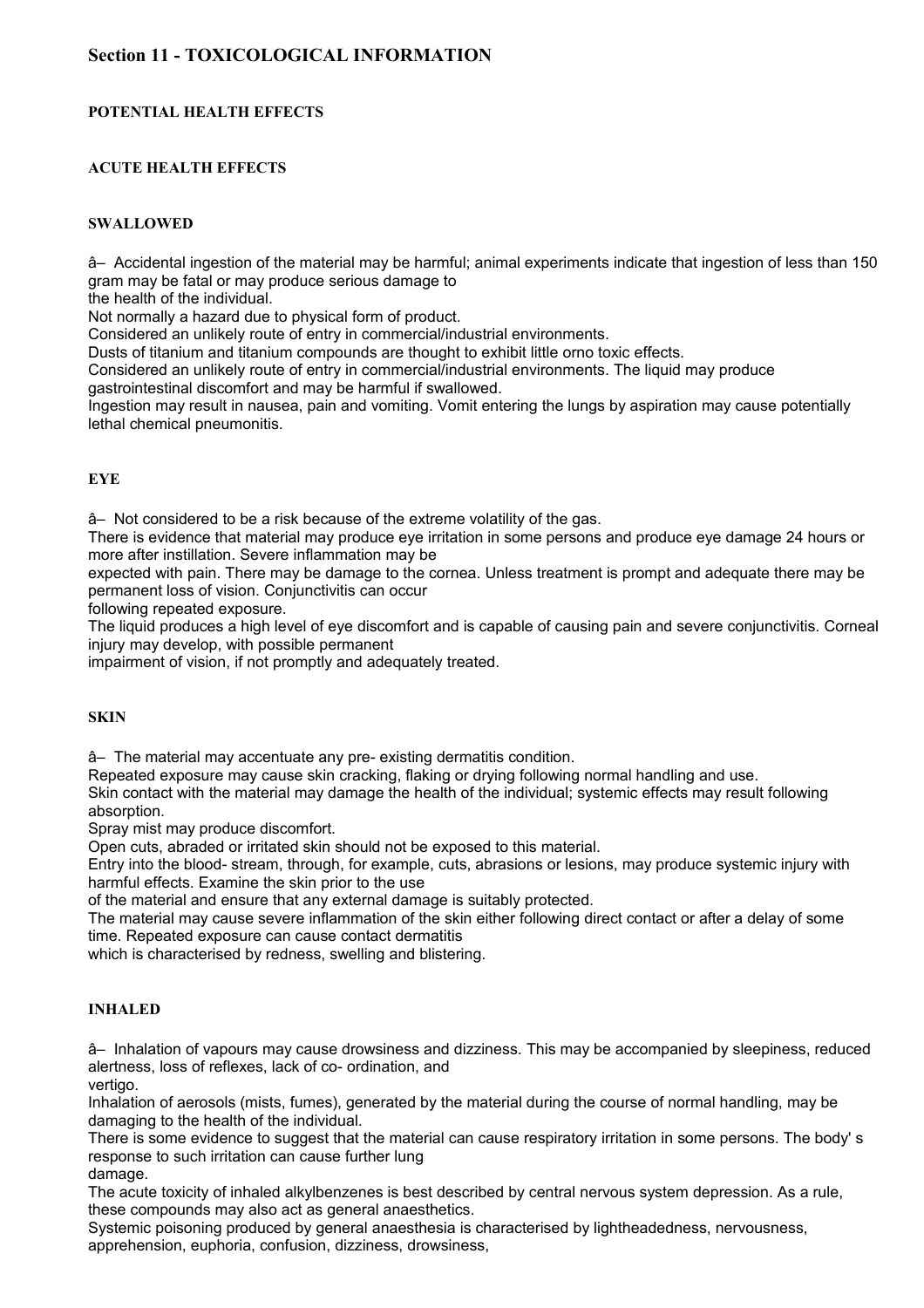tinnitus, blurred or double vision, vomiting and sensations of heat, cold or numbness, twitching, tremors, convulsions, unconsciousness and respiratory depression

and arrest. Cardiac arrest may result from cardiovascular collapse. Bradycardia, and hypotension may also be produced.

Inhaled alkylbenzene vapours cause death in animals at air levels that are relatively similar (typically LC50s are in the range 5000 - 8000 ppm for 4 to 8 hour

exposures). It is likely that acute inhalation exposure to alkylbenzenes resembles that to general anaesthetics. Alkylbenzenes are not generally toxic other than at high levels of exposure. This may be because their metabolites have a low order of toxicity and are easily

excreted. There is little or no evidence to suggest that metabolic pathways can become saturated leading to spillover to alternate pathways. Nor is there evidence

that toxic reactive intermediates, which may produce subsequent toxic or mutagenic effects, are formed. Inhalation of toxic gases may cause:

· Central Nervous System effects including depression, headache, confusion, dizziness, stupor, coma and seizures;

· respiratory: acute lung swellings, shortness of breath, wheezing, rapid breathing, other symptoms and respiratory arrest;

· heart: collapse, irregular heartbeats and cardiac arrest;

· gastrointestinal: irritation, ulcers, nausea and vomiting (may be bloody), and abdominal pain. Inhalation hazard is increased at higher temperatures.

Central nervous system (CNS) depression may include general discomfort, symptoms of giddiness, headache, dizziness, nausea, anaesthetic effects, slowed reaction

time, slurred speech and may progress to unconsciousness. Serious poisonings may result in respiratory depression and may be fatal.

Material is highly volatile and may quickly form a concentrated atmosphere in confined or unventilated areas. Vapour is heavier than air and may displace and replace

air in breathing zone, acting as a simple asphyxiant. This may happen with little warning of overexposure. Inhalation of high concentrations of gas/vapour causes lung irritation with coughing and nausea, central nervous depression with headache and dizziness, slowing of

reflexes, fatigue and inco- ordination.

WARNING:Intentional misuse by concentrating/inhaling contents may be lethal.

Inhaling high concentrations of mixed hydrocarbons can cause narcosis, with nausea, vomiting and lightheadedness. Low molecular weight (C2- C12) hydrocarbons can

irritate mucous membranes and cause incoordination, giddiness, nausea, vertigo, confusion, headache, appetite loss, drowsiness, tremors and stupor. Massive exposures

can lead to severe central nervous system depression, deep coma and death. Convulsions can occur due to brain irritation and/or lack of oxygen. Permanent scarring

may occur, with epileptic seizures and brain bleeds occurring months after exposure. Respiratory system effects include inflammation of the lungs with oedema and

bleeding. Lighter species mainly cause kidney and nerve damage; the heavier paraffins and olefins are especially irritant to the respiratory system. Alkenes produce

pulmonary oedema at high concentrations. Liquid paraffins may produce sensation loss and depressant actions leading to weakness, dizziness, slow and shallow

respiration, unconsciousness, convulsions and death. C5- 7 paraffins may also produce multiple nerve damage. Aromatic hydrocarbons accumulate in lipid rich tissues

(typically the brain, spinal cord and peripheral nerves) and may produce functional impairment manifested by nonspecific symptoms such as nausea, weakness, fatigue,

vertigo; severe exposures may produce inebriation or unconsciousness. Many of the petroleum hydrocarbons can sensitise the heart and may cause ventricular

fibrillation, leading to death.

Acute intoxication by halogenated aliphatic hydrocarbons appears to take place over two stages. Signs of a reversible narcosis are evident in the first stage and in

the second stage signs of injury to organs may become evident, a single organ alone is (almost) never involved. Inhalation exposure may cause susceptible individuals to show change in heart beat rhythm i.e. cardiac arrhythmia. Exposures must be terminated.

Exposure to hydrocarbons may result in irregularity of heart beat. Symptoms of moderate poisoning may include dizziness, headache, nausea. Serious poisoning can

result in decreased respiratory function, this may lead to unconsciousness and death. C4 hydrocarbons are especially dangerous to the nervous system. Inhalation of

petroleum gases (partly due to olefin impurities) can induce sleep. Serious cases can result in cyanosis due to reduced oxygen concentration and hence asphyxiation,

with symptoms of fast breathing, mental dullness, inco- ordination, poor judgment, nausea and vomiting; leading to unconsciousness and death.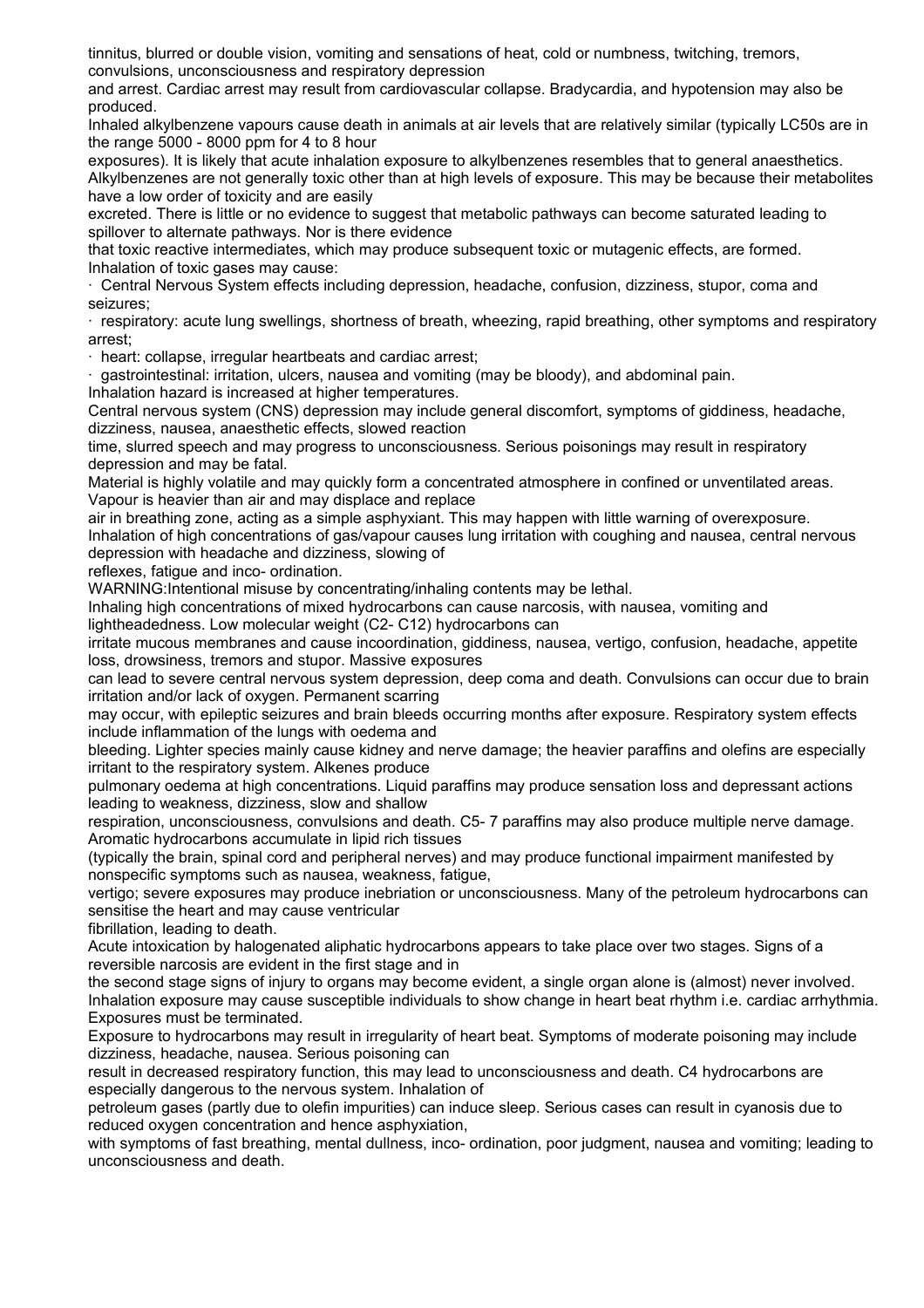#### **CHRONIC HEALTH EFFECTS**

â– Harmful: danger of serious damage to health by prolonged exposure through inhalation.

Harmful: danger of serious damage to health by prolonged exposure through inhalation.

This material can cause serious damage if one is exposed to it for long periods. It can be assumed that it contains a substance which can produce severe defects.

This has been demonstrated via both short- and long- term experimentation.

Based on experience with animal studies, exposure to the material may result in toxic effects to the development of the foetus, at levels which do not cause

significant toxic effects to the mother.

Substance accumulation, in the human body, may occur and may cause some concern following repeated or longterm occupational exposure.

There is some evidence from animal testing that exposure to this material may result in reduced fertility.

Principal route of occupational exposure to the gas is by inhalation.

Chronic dust inhalation of kaolin, can cause kaolinosis from kaolin deposition in the lungs causing distinct lung markings, abnormal inflation of air sacs, and

chronic lung diseases (nodular pneumoconiosis).This condition is made worse by long duration of occupational exposure and pre- existing chest infection. Pre-

employment screening is recommended.

Constant or exposure over long periods to mixed hydrocarbons may produce stupor with dizziness, weakness and visual disturbance, weight loss and anaemia, and reduced

liver and kidney function. Skin exposure may result in drying and cracking and redness of the skin. Chronic exposure to lighter hydrocarbons can cause nerve damage,

peripheral neuropathy, bone marrow dysfunction and psychiatric disorders as well as damage the liver and kidneys. Dichloromethane is stored in body fat and metabolised to carbon monoxide, which reduces the oxygen carrying capacity of blood.

Dichloromethane exposures cause liver and kidney damage in animals and this justifies consideration before exposing persons with a history of impaired liver function

and/or renal disorders.

#### **TOXICITY AND IRRITATION**

â– unless otherwise specified data extracted from RTECS - Register of Toxic Effects of Chemical Substances. KAOLIN:

HYDROCARBON PROPELLANT:

ULTRACOLOR AEROSOL STENCIL SPRAY:

â– No significant acute toxicological data identified in literature search.

CHLORINATED PARAFFIN, LONG CHAIN GRADES:

ULTRACOLOR AEROSOL STENCIL SPRAY:

â– High molecular weight liquid chloroparaffins are considered to be practically non- harmful. Special consideration should be given to solid grades of the material

(eg Cereclor 70) because of relatively high levels of carbon tetrachloride remaining as a residual reactant. Vapours are readily absorbed through intact skin,

requiring additional precautions in handling.

Lifetime studies have been carried out with two grades of chlorinated paraffins. A short- chain grade with 58% chlorine caused tumours in rats and mice. Male mice

exposed to long- chain grades with 40% chlorine showed an excess of tumours at one site. It has been shown that the mechanisms by which short- term paraffins cause

tumours are specific to rodents and may not have relevance to human health. Furthermore, chlorinated paraffins have been shown to non- genotoxic.

The Regulatory regime in various countries differs with respected to chlorinated paraffins.

In the USA, the short- chain (C12), 58% chlorine product has been classified and labelled as a carcinogen. In Germany the MAK Commission has classified most chlorinated paraffins as Category IIIB (suspect carcinogens).

They are not however included in the list of

substances (TRGS 905) required to be labelled.

All EU Member States are required to classify short chain chlorinated paraffins as Category 3 carcinogens. METHYLENE CHLORIDE:

TITANIUM DIOXIDE:

ULTRACOLOR AEROSOL STENCIL SPRAY:

â– The material may produce moderate eye irritation leading to inflammation. Repeated or prolonged exposure to irritants may produce conjunctivitis.

TOLUENE:

ULTRACOLOR AEROSOL STENCIL SPRAY:

â– For toluene:

Acute Toxicity

Humans exposed to intermediate to high levels of toluene for short periods of time experience adverse central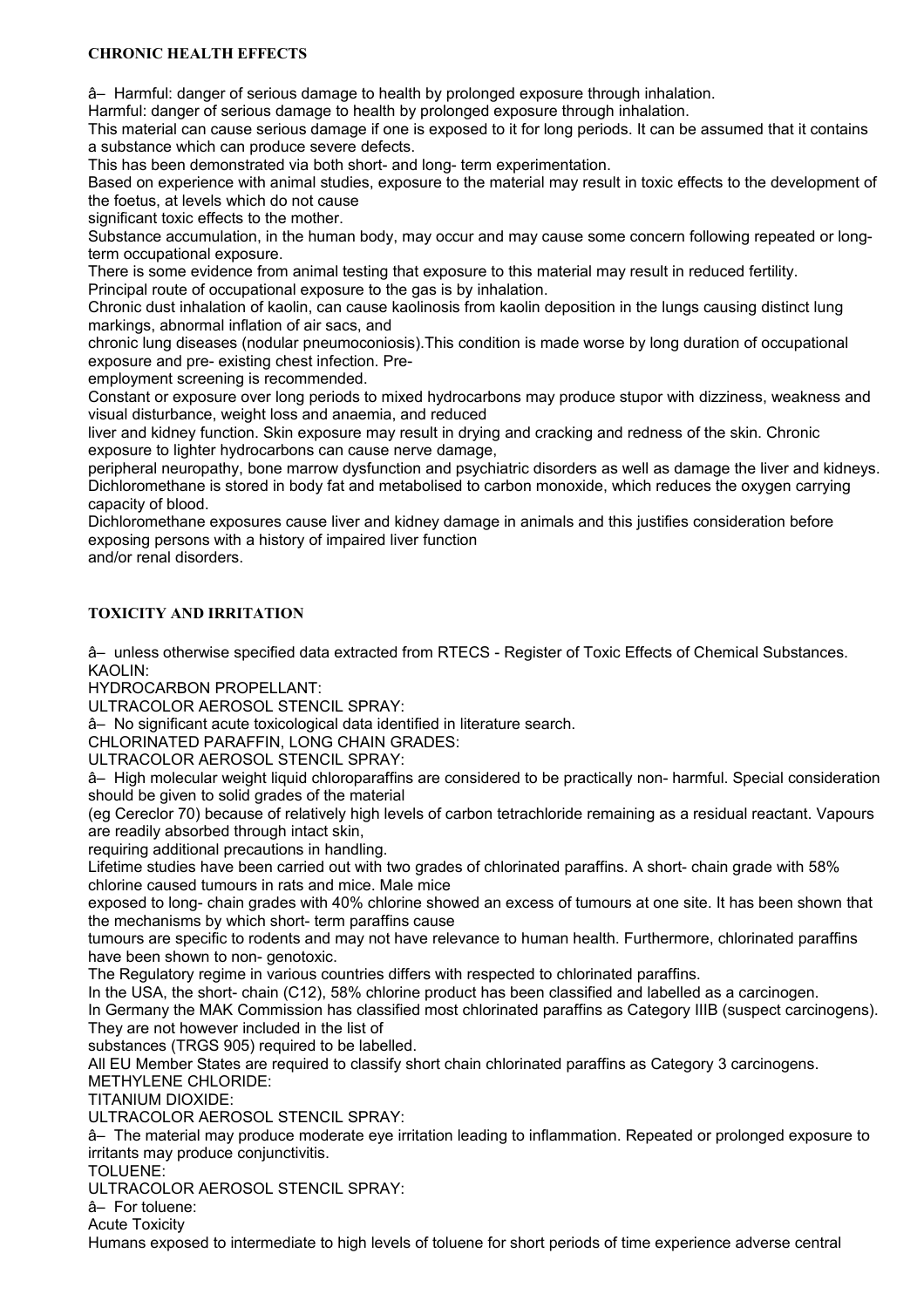nervous system effects ranging from headaches to

intoxication, convulsions, narcosis, and death. Similar effects are observed in short- term animal studies. Humans - Toluene ingestion or inhalation can result in severe central nervous system depression, and in large doses, can act as a narcotic. The ingestion of about 60

mL resulted in fatal nervous system depression within 30 minutes in one reported case.

Constriction and necrosis of myocardial fibers, markedly swollen liver, congestion and haemorrhage of the lungs and acute tubular necrosis were found on autopsy.

Central nervous system effects (headaches, dizziness, intoxication) and eye irritation occurred following inhalation exposure to 100 ppm toluene 6 hours/day for 4

days.

Exposure to 600 ppm for 8 hours resulted in the same and more serious symptoms including euphoria, dilated pupils, convulsions, and nausea . Exposure to 10, 000- 30,

000 ppm has been reported to cause narcosis and death

Toluene can also strip the skin of lipids causing dermatitis

Animals - The initial effects are instability and incoordination, lachrymation and sniffles (respiratory exposure), followed by narcosis. Animals die of respiratory

failure from severe nervous system depression. Cloudy swelling of the kidneys was reported in rats following inhalation exposure to 1600 ppm, 18- 20 hours/day for 3

days

Subchronic/Chronic Effects:

Repeat doses of toluene cause adverse central nervous system effects and can damage the upper respiratory system, the liver, and the kidney. Adverse effects occur as

a result from both oral and the inhalation exposures. A reported lowest- observed- effect level in humans for adverse neurobehavioral effects is 88 ppm.

Humans - Chronic occupational exposure and incidences of toluene abuse have resulted in hepatomegaly and liver function changes. It has also resulted in

nephrotoxicity and, in one case, was a cardiac sensitiser and fatal cardiotoxin.

Neural and cerebellar dystrophy were reported in several cases of habitual " glue sniffing." An epidemiological study in France on workers chronically exposed to

toluene fumes reported leukopenia and neutropenia. Exposure levels were not given in the secondary reference; however, the average urinary excretion of hippuric

acid, a metabolite of toluene, was given as 4 g/L compared to a normal level of 0.6 g/L

Animals - The major target organs for the subchronic/chronic toxicity of toluene are the nervous system, liver, and kidney. Depressed immune response has been

reported in male mice given doses of 105 mg/kg/day for 28 days. Toluene in corn oil administered to F344 male and female rats by gavage 5 days/week for 13 weeks,

induced prostration, hypoactivity, ataxia, piloerection, lachrymation, excess salivation, and body tremors at doses 2500 mg/kg. Liver, kidney, and heart weights were

also increased at this dose and histopathologic lesions were seen in the liver, kidneys, brain and urinary bladder. The no- observed- adverse effect level (NOAEL)

for the study was 312 mg/kg (223 mg/kg/day) and the lowest- observed- adverse effect level (LOAEL) for the study was 625 mg/kg (446 mg/kg/day) .

Developmental/Reproductive Toxicity

Exposures to high levels of toluene can result in adverse effects in the developing human foetus. Several studies have indicated that high levels of toluene can also

adversely effect the developing offspring in laboratory animals.

Humans - Variable growth, microcephaly, CNS dysfunction, attentional deficits, minor craniofacial and limb abnormalities, and developmental delay were seen in three

children exposed to toluene in utero as a result of maternal solvent abuse before and during pregnancy Animals - Sternebral alterations, extra ribs, and missing tails were reported following treatment of rats with 1500 mg/m3 toluene 24 hours/day during days 9- 14 of

gestation. Two of the dams died during the exposure. Another group of rats received 1000 mg/m3 8 hours/day during days 1- 21 of gestation. No maternal deaths or

toxicity occurred, however, minor skeletal retardation was present in the exposed fetuses. CFLP Mice were exposed to 500 or 1500 mg/m3 toluene continuously during

days 6- 13 of pregnancy. All dams died at the high dose during the first 24 hours of exposure, however none died at 500 mg/m3. Decreased foetal weight was reported,

but there were no differences in the incidences of skeletal malformations or anomalies between the treated and control offspring.

Absorption - Studies in humans and animals have demonstrated that toluene is readily absorbed via the lungs and the gastrointestinal tract. Absorption through the

skin is estimated at about 1% of that absorbed by the lungs when exposed to toluene vapor.

Dermal absorption is expected to be higher upon exposure to the liquid; however, exposure is limited by the rapid evaporation of toluene .

Distribution - In studies with mice exposed to radiolabeled toluene by inhalation, high levels of radioactivity were present in body fat, bone marrow, spinal nerves,

spinal cord, and brain white matter. Lower levels of radioactivity were present in blood, kidney, and liver. Accumulation of toluene has generally been found in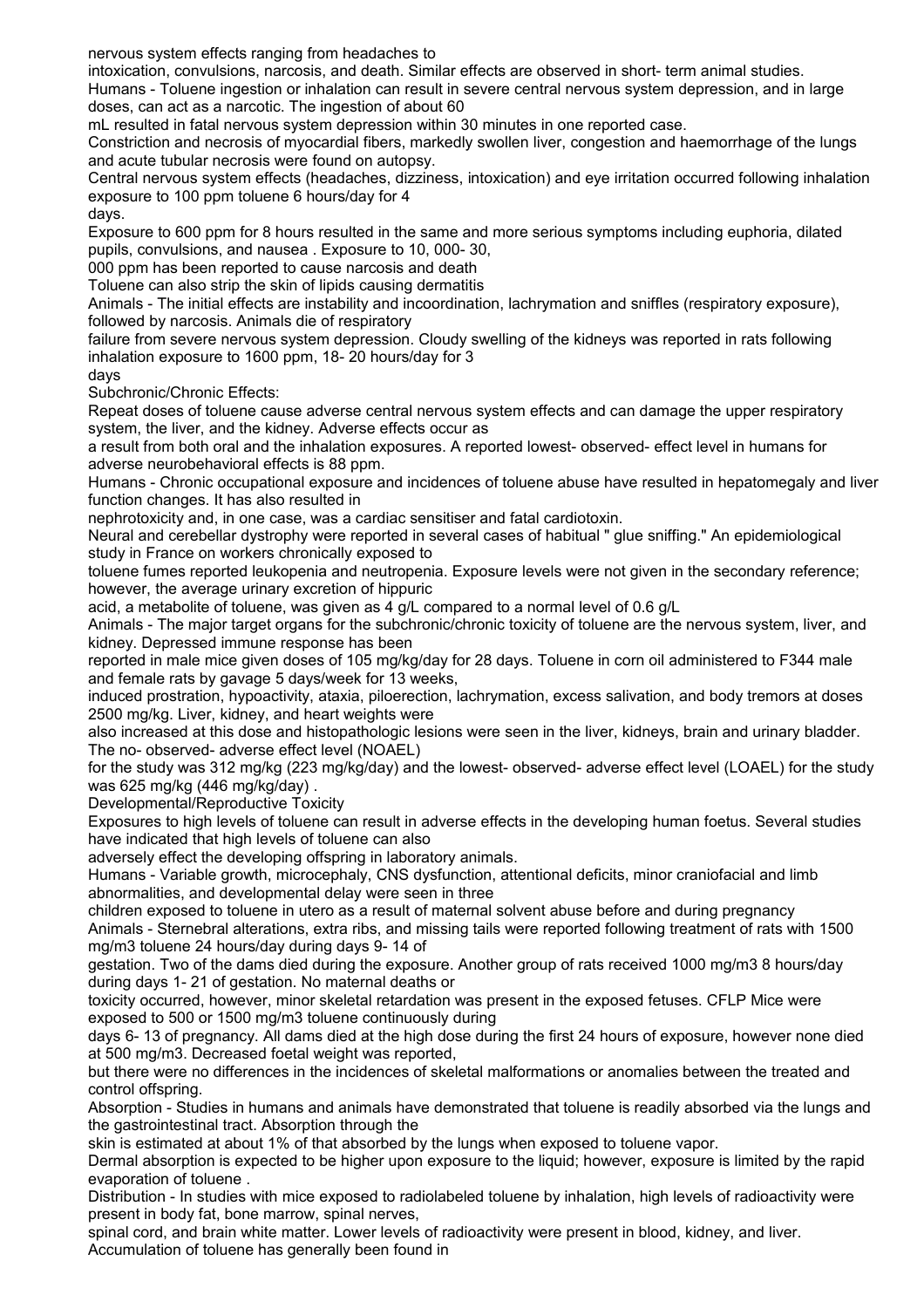adipose tissue, other tissues with high fat content, and in highly vascularised tissues .

Metabolism - The metabolites of inhaled or ingested toluene include benzyl alcohol resulting from the hydroxylation of the methyl group. Further oxidation results in

the formation of benzaldehyde and benzoic acid. The latter is conjugated with glycine to yield hippuric acid or reacted with glucuronic acid to form benzoyl

glucuronide. o- cresol and p- cresol formed by ring hydroxylation are considered minor metabolites Excretion - Toluene is primarily (60- 70%) excreted through the urine as hippuric acid. The excretion of benzoyl glucuronide accounts for 10- 20%, and excretion of

unchanged toluene through the lungs also accounts for 10- 20%. Excretion of hippuric acid is usually complete within 24 hours after exposure.

METHYLENE CHLORIDE:

ULTRACOLOR AEROSOL STENCIL SPRAY:

â– C12, 60% Chlorinated paraffin is classified by IARC as possibly causing cancer in humans. In experimental animals, oral exposure to its C12, 59% variant plus corn

oil produced tumour and early infant death.

METHYLENE CHLORIDE:

#### TOXICITY IRRITATION

Oral (human) LDLo: 357 mg/kg Skin (rabbit): 810 mg/24hr-SEVERE

Oral (rat) LD50: 1600 mg/kg Skin (rabbit): 100mg/24hr-Moderate

Inhalation (human) TCLo: 500 ppm/ 8 hr Eye(rabbit): 162 mg - Moderate

Inhalation (rat) LC50: 88000 mg/m³/30 m Eye(rabbit): 500 mg/24hr - Mild

â– The material may cause severe skin irritation after prolonged or repeated exposure and may produce on contact skin redness, swelling, the production of vesicles,

scaling and thickening of the skin. Repeated exposures may produce severe ulceration.

WARNING: This substance has been classified by the IARC as Group 2B: Possibly Carcinogenic to Humans. Inhalation (human) TCLo: 500 ppm/ 1 y - I Eye(rabbit): 10 mg - mild

TOLUENE:

#### TOXICITY IRRITATION

Oral (human) LDLo: 50 mg/kg Skin (rabbit):20 mg/24h-Moderate Oral (rat) LD50: 636 mg/kg Skin (rabbit):500 mg - Moderate Inhalation (human) TCLo: 100 ppm Eye (rabbit):0.87 mg - Mild Inhalation (man) TCLo: 200 ppm Eye (rabbit): 2mg/24h - SEVERE Inhalation (rat) LC50: >26700 ppm/1h Eye (rabbit):100 mg/30sec - Mild

Dermal (rabbit) LD50: 12124 mg/kg

â– The material may cause skin irritation after prolonged or repeated exposure and may produce on contact skin redness, swelling, the production of vesicles, scaling and thickening of the skin.

TITANIUM DIOXIDE:

TOXICITY **IRRITATION** 

Oral (Rat) LD50: >20000 mg/kg \* Skin (human): 0.3 mg /3D (int)-Mild \*

Oral (Mouse) LD50: >10000 mg/kg \*

â– The material may cause skin irritation after prolonged or repeated exposure and may produce on contact skin redness, swelling, the production of vesicles, scaling

and thickening of the skin.

Exposure to titanium dioxide is via inhalation, swallowing or skin contact. When inhaled, it may deposit in lung tissue and lymph nodes causing dysfunction of the

lungs and immune system. Absorption by the stomach and intestines depends on the size of the particle. It penetrated only the outermost layer of the skin, suggesting

that healthy skin may be an effective barrier. There is no substantive data on genetic damage, though cases have been reported in experimental animals. Studies have

differing conclusions on its cancer- causing potential.

\* IUCLID

KAOLIN:

â– for bentonite clays:

Bentonite (CAS No. 1302- 78- 9) consists of a group of clays formed by crystallisation of vitreous volcanic ashes that were deposited in water.

The expected acute oral toxicity of bentonite in humans is very low (LD50>15 g/kg). However, severe anterior segment inflammation, uveitis and retrocorneal abscess

from eye exposure were reported when bentonite had been used as a prophypaste.

In a 33 day dietary (2 and 6%) and a 90 day dietary (1, 3 and 5%) studies in chickens, no changes in behaviour, overall state, clinical and biochemical parameters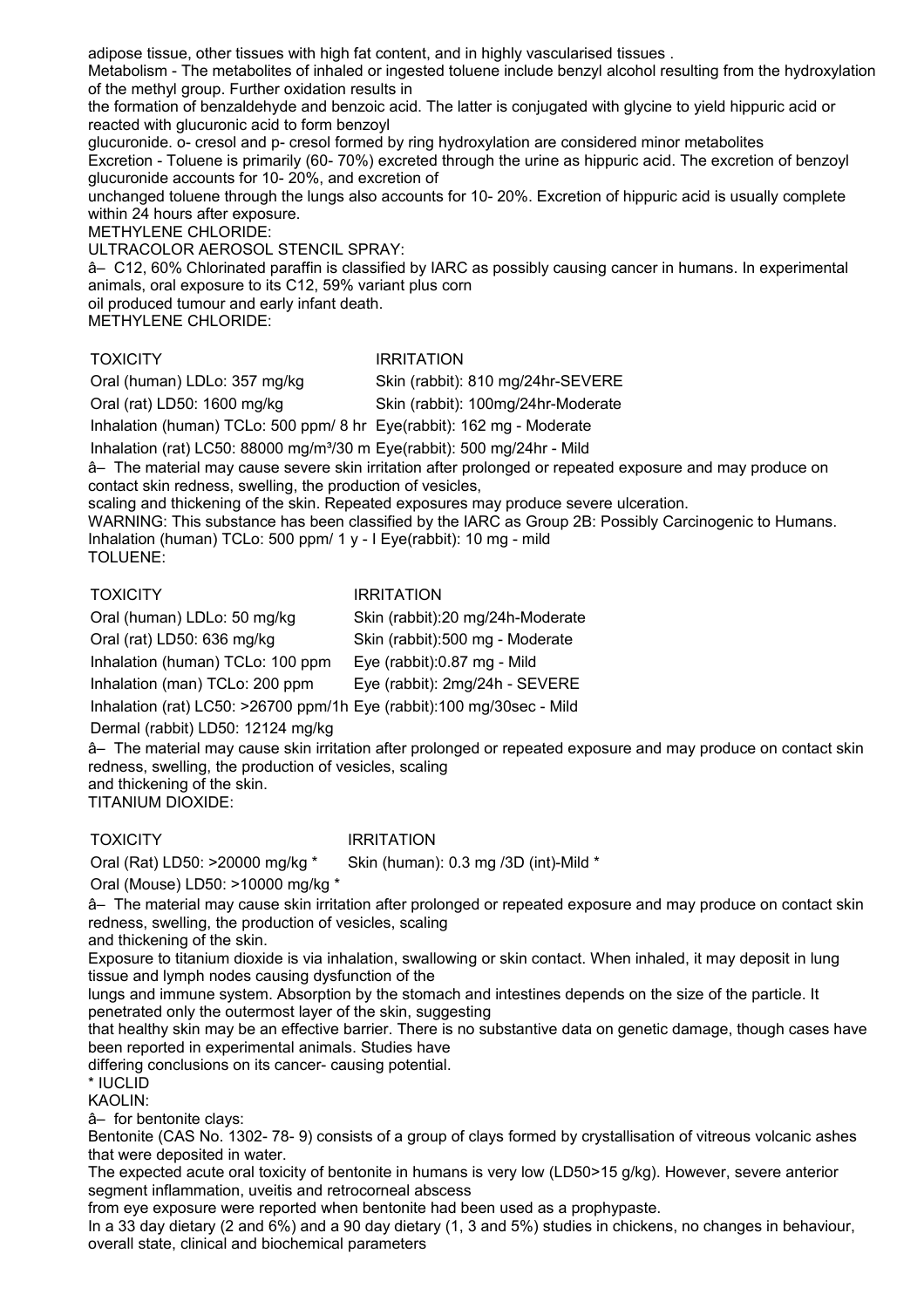and electrolytic composition of the blood. Repeat dietary administration of bentonite did not affect calcium or phosphorus metabolism. However, larger amounts caused

decreased growth, muscle weakness, and death with marked changes in both calcium and phosphorus metabolism.

Bentonite did not cause fibrosis after 1 year exposure of 60 mg dust (<5 um) in a rat study. However, in a second rat study, where 5 um particles were

intratracheally instilled at 5, 15 and 45 mg/rat, dose- related fibrosis was observed. Bentonite clay dust is believed to be responsible for bronchial asthma in

workers at a processing plant in USA.

Ingestion of bentonite without adequate liquids may result in intestinal obstruction in humans.

Hypokalaemia and microcytic iron- deficiency anaemia may occur in patients after repeat doses of clay. Chronic ingestion has been reported to cause myositis.

CHLORINATED PARAFFIN, LONG CHAIN GRADES:

TOXICITY IRRITATION

Oral (rat) LD50: >4000 mg/kg [I.C.I.]

â– The material may be irritating to the eye, with prolonged contact causing inflammation. Repeated or prolonged exposure to irritants may produce conjunctivitis.

Cereclor range:

Chlorinated paraffin waxes represents a family of substances which vary in molecular weight.

Studies using the C12, 59% chlorinated variant (in combination with corn oil) caused tumors when force fed at very high doses over long periods of time. The C24, 43% chlorinated paraffin under the same conditions caused an increase in tumors only in the male mouse. A 13 week dietary, range finding study was conducted on rats with a C24, 70% chlorinated paraffin. This study established a no effect level of 900 mg/kg/day.

Pregnant rats fed C16, 52% chlorinated paraffin had offspring which died during weaning.

HYDROCARBON PROPELLANT:

â– inhalation of the gas.

#### **REPROTOXIN**

methylene chloride ILO Chemicals in the electronics industry ILO Crienticals in the electronics mudstry<br>that have toxic effects on reproduction toluene ILO Chemicals in the electronics industry ILO Criemicals in the electronics industry Reduced fertility or sterility that have toxic effects on reproduction

**Section 12 - ECOLOGICAL INFORMATION**

TOLUENE: TITANIUM DIOXIDE: KAOLIN: CHLORINATED PARAFFIN, LONG CHAIN GRADES: HYDROCARBON PROPELLANT: METHYLENE CHLORIDE: â– DO NOT discharge into sewer or waterways. METHYLENE CHLORIDE:

| Fish LC50 (96hr.) (mg/l): & nbsp;      | 147.6-193 |
|----------------------------------------|-----------|
| Daphnia magna EC50 (48hr.) (mg/l):     | 224       |
| BCF&It:100:                            | 5         |
| log Kow (Prager 1995): & nbsp;         | 1.25      |
| Half-life Soil - High (hours): & nbsp; | 672       |
| Half-life Soil - Low (hours): & nbsp;  | 168       |
| Half-life Air - High (hours): & nbsp;  | 4584      |
| Half-life Air - Low (hours): & nbsp;   | 458       |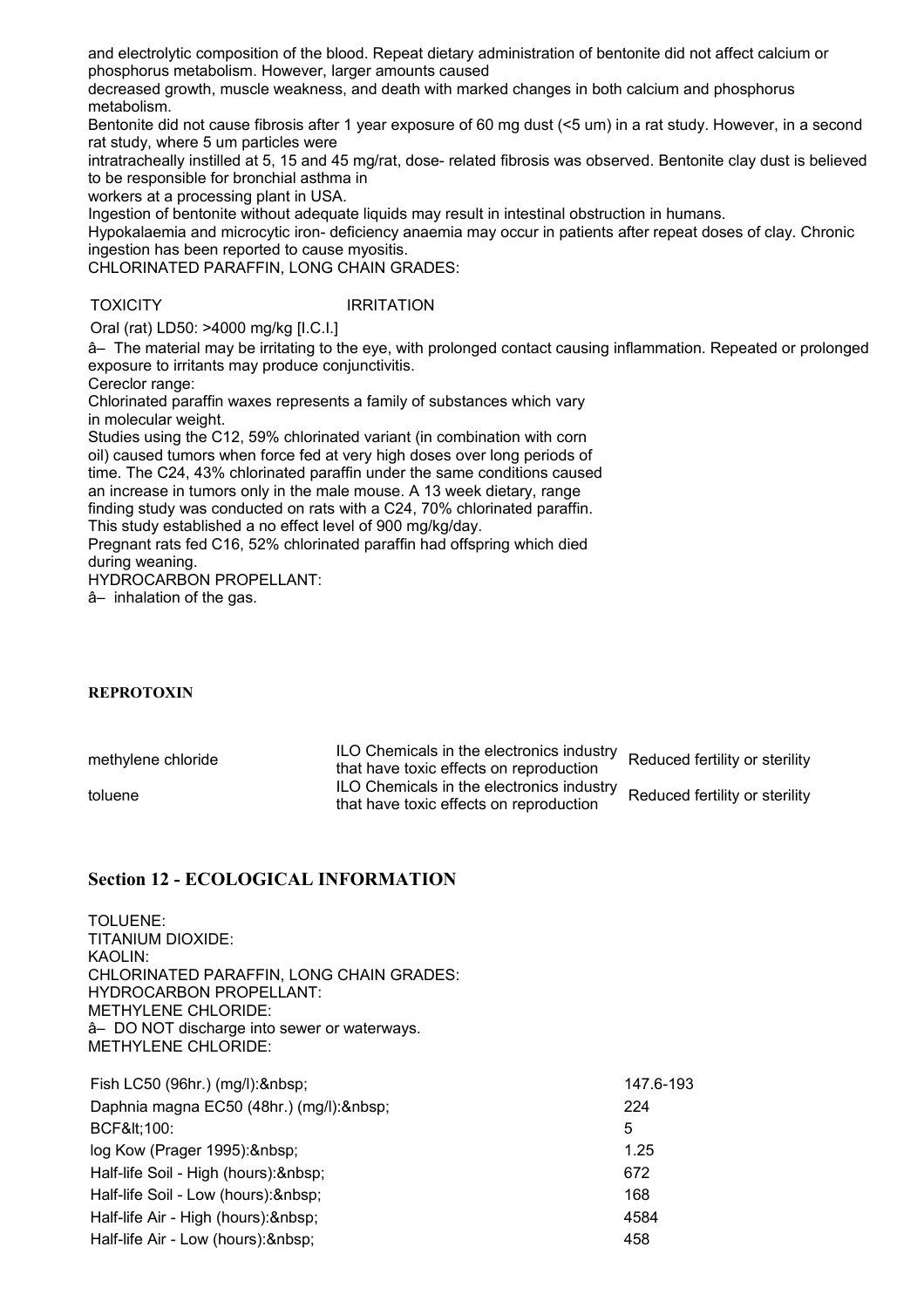| Half-life Surface water - High (hours): & nbsp;                                                                                                                     | 672    |
|---------------------------------------------------------------------------------------------------------------------------------------------------------------------|--------|
| Half-life Surface water - Low (hours):                                                                                                                              | 168    |
| Half-life Ground water - High (hours):                                                                                                                              | 1344   |
| Half-life Ground water - Low (hours):                                                                                                                               | 336    |
| Aqueous biodegradation - Aerobic - High (hours): & nbsp;                                                                                                            | 672    |
| Aqueous biodegradation - Aerobic - Low (hours): & nbsp;                                                                                                             | 168    |
| Aqueous biodegradation - Anaerobic - High (hours): & nbsp;                                                                                                          | 2688   |
| Aqueous biodegradation - Anaerobic - Low (hours): & nbsp;                                                                                                           | 672    |
| Aqueous biodegradation - Removal secondary treatment - High<br>(hours):                                                                                             | 94.50% |
| Photolysis maximum light absorption - High (nano-m):                                                                                                                | 250    |
| Photolysis maximum light absorption - Low (nano-m):                                                                                                                 | 220    |
| Photooxidation half-life air - High (hours):                                                                                                                        | 4584   |
| Photooxidation half-life air - Low (hours): & nbsp;                                                                                                                 | 458    |
| First order hydrolysis half-life (hours): & nbsp;                                                                                                                   | 704 YR |
| â- For methylene chloride:                                                                                                                                          |        |
| log Kow: 1.25                                                                                                                                                       |        |
| log Koc: 1.68<br>log Kom: 1.44                                                                                                                                      |        |
| Henry's atm m3 /mol: 2.68E-03                                                                                                                                       |        |
| <b>BCF: 5</b>                                                                                                                                                       |        |
| Environmental fate:                                                                                                                                                 |        |
| Methylene chloride is a volatile liquid, and tends to volatilise to the atmosphere from water and soil. The half- life of                                           |        |
| methylene chloride volatilisation from                                                                                                                              |        |
| water has been found to be 21 minutes under experimental conditions but actual volatilisation from natural waters<br>will depend on the rate of mixing, wind speed, |        |
| temperature, and other factors. The Henry's law constant value (H) of 0.002 atm/m3/mol indicates that methylene                                                     |        |
| chloride will volatilise rapidly from moist soil and                                                                                                                |        |

water surfaces.

Methylene chloride is not strongly sorbed to soils or sediments Based on its low soil organic carbon partitioning coefficient (Koc) of 25, methylene chloride is

likely to be very highly mobile in soils and may be expected to leach from soils into groundwater.

Based on a reported log octanol/water partition coefficient (Kow) of 1.3 an estimated bioconcentration factor (BCF) of 2.3 was derived. There is no evidence of

biomagnification, but because the estimated BCF is low, significant biomagnification of methylene chloride in aquatic food chains is not expected.

Air: The main degradation pathway for methylene chloride in air is its reaction with photochemically generated hydroxyl radicals. Thus, the atmospheric lifetime of

methylene chloride may be predicted from the hydroxyl radical concentration in air and the rate of reaction. Most reported rates for hydroxyl radical reaction with

methylene chloride range from 1.0 x10- 13 to 1.5 x10- 13 cm3/mol/sec, and estimates of average atmospheric hydroxyl radical concentration range from 2.5 x10+5 to

1x10+6 mol/cm3 Using this information, an average atmospheric lifetime for methylene chloride may be calculated to be 130 days. Because this degradation pathway is

relatively slow, methylene chloride may become widely dispersed but is not likely to accumulate in the atmosphere. The small amount of methylene chloride which

reaches the stratosphere (about 1%) may undergo direct photolytic degradation; however, photolysis in the troposphere is not expected. Reactions of methylene

chloride with ozone or other common atmospheric species (e.g., oxygen atoms, chlorine atoms, and nitrate radicals) are not believed to contribute to its breakdown.

Water: Methylene chloride undergoes slow hydrolysis in water. The experimental half- life reported for the hydrolysis reaction, at neutral conditions, is

approximately 18 months at 25 C .

However, the rate of reaction varies greatly with changes in temperature and pH. A hydrolytic half- life of 14 days was reported for methylene chloride in acidic

solutions at 80- 150 C. This experimental value, when extrapolated to 25 C, is about 700 years. Different mechanisms of hydrolyses may be responsible for these two widely different values.

Both aerobic and anaerobic biodegradation may be an important fate process for methylene chloride in water. Methylene chloride has been observed to undergo

degradation at a rapid rate under aerobic conditions. Reported total methylene chloride loss was 100% after 7 days in a static culture flask biodegradability

screening test.

Sediment and Soil: The rate of biodegradation was found to be dependent on soil type, substrate concentration,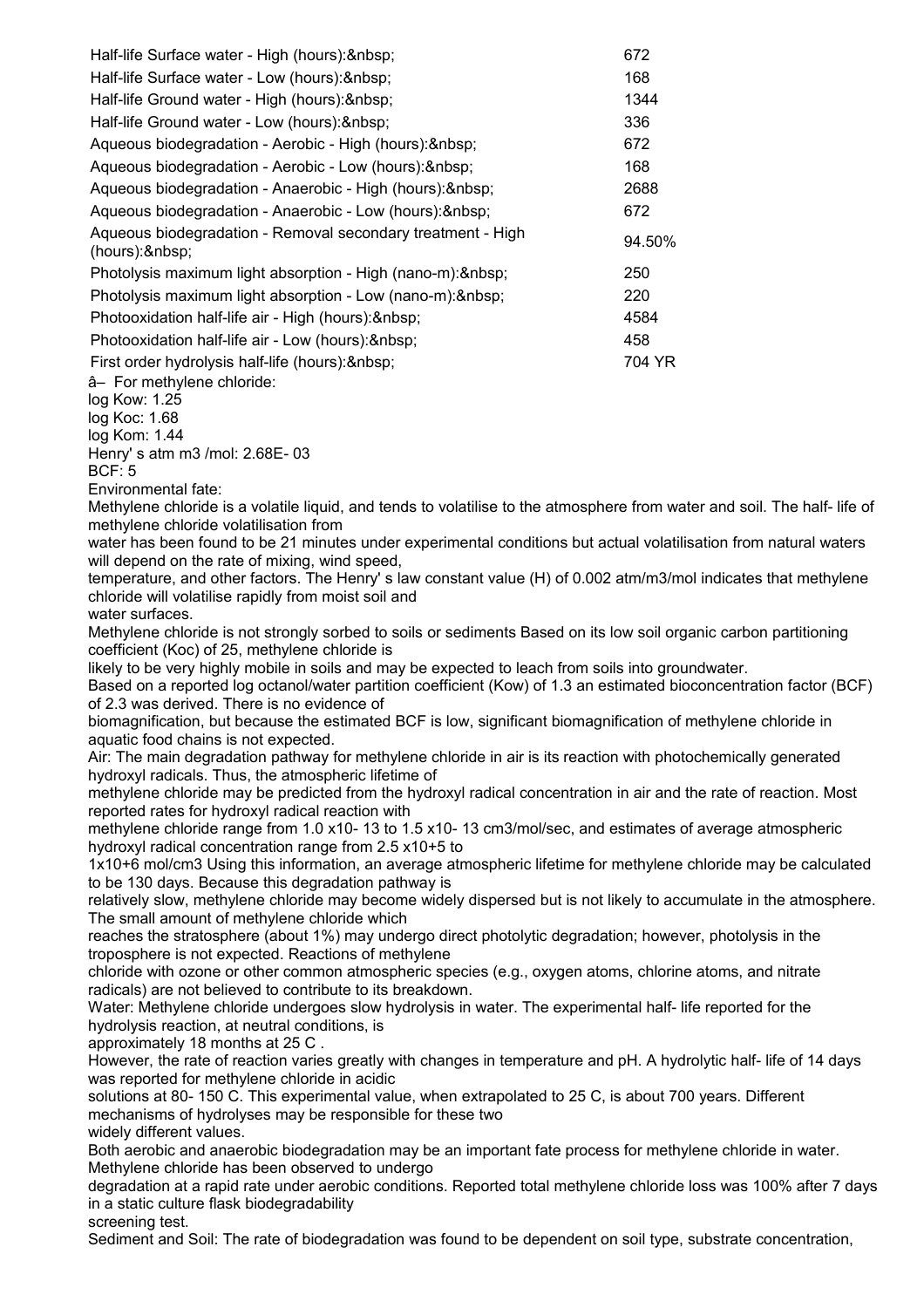and redox state of the soil. Methylene chloride biodegradation has been reported to occur under both aerobic conditions and anaerobic conditions. The biodegradation of methylene chloride appears to be accelerated by the presence of elevated levels of organic carbon. Methylene chloride has a low tendency to absorb to soil; therefore, there is a potential for leaching to groundwater. Also, because of the high vapor pressure, volatilisation to air is also a likely fate process from dry soil. Its high Henry's law constant (0.002 atm/m3/mol) indicates that volatilization from moist soil is also likely. The UK Department of Environment have established that methylene chloride is not a greenhouse gas and the Organisation for Economic Cooperation and Development (OECD) in a Monograph have affirmed that there was no single international view that risk reduction measures are required for the solvent. The Monograph suggests that alternatives may pose a greater risk to the environment. In the atmosphere methylene chloride degrades by reaction with photochemically produced hydroxy radicals (halflife 6 months). Methylene chloride rapidly volatilises from water and soil to the atmosphere (estimated half- life for volatilisation from water 3- 5.6 hours). In soil methylene chloride may partially leach to ground water. It is not expected to bioaccumulate or bioconcentrate in the food chain. Drinking Water Standards: hydrocarbon total: 10 ug/l (UK max) dichloromethane: 20 ug/l (WHO guideline) Soil Guidelines: Dutch Criteria: detection threshold (target) 20 mg/kg (intervention) Air Quality Standards: 3 mg/m3 averaging time 24 hours (WHO guideline). TOLUENE: Hazardous Air Pollutant: & nbsp; example and the set of the set of the set of the set of the set of the set of the set of the set of the set of the set of the set of the set of the set of the set of the set of the set of t Fish LC50 (96hr.) (mg/l): & nbsp; example 2.3-22.8 BCF<100: 13.2 (EELS log Kow (Sangster 1997): 2.73 log Pow (Verschueren 1983): 2.69 BOD5: 5% COD: 21% ThOD:&nbsp: 3.13 Half-life Soil - High (hours): & nbsp;<br>
528 Half-life Soil - Low (hours): & nbsp;<br>
96 Half-life Air - High (hours): & nbsp; example the state of the state of the 104 Half-life Air - Low (hours): & nbsp; example and the set of the set of the set of the set of the set of the set of the set of the set of the set of the set of the set of the set of the set of the set of the set of the set Half-life Surface water - High (hours): & nbsp;<br>
528 Half-life Surface water - Low (hours): & nbsp;<br>
96 Half-life Ground water - High (hours): & nbsp: example and the set of  $672$ Half-life Ground water - Low (hours): & nbsp:  $\frac{168}{168}$ Aqueous biodegradation - Aerobic - High (hours): & nbsp; 628 Aqueous biodegradation - Aerobic - Low (hours): & nbsp:  $\qquad \qquad$  96 Aqueous biodegradation - Anaerobic - High (hours): & nbsp; 6040 Aqueous biodegradation - Anaerobic - Low (hours): & nbsp: 1344 Aqueous biodegradation - Removal secondary treatment - High (hours): 75% Photolysis maximum light absorption - High (nano-m): 268 Photolysis maximum light absorption - Low (nano-m): & nbsp;  $253.5$ Photooxidation half-life water - High (hours): 1284 Photooxidation half-life water - Low (hours): & nbsp:  $\frac{321}{2}$ Photooxidation half-life air - High (hours): & nbsp; example and the state of the 104 Photooxidation half-life air - Low (hours): 10 â– For toluene:

log Kow : 2.1- 3 log Koc : 1.12- 2.85

Koc : 37- 260 log Kom : 1.39- 2.89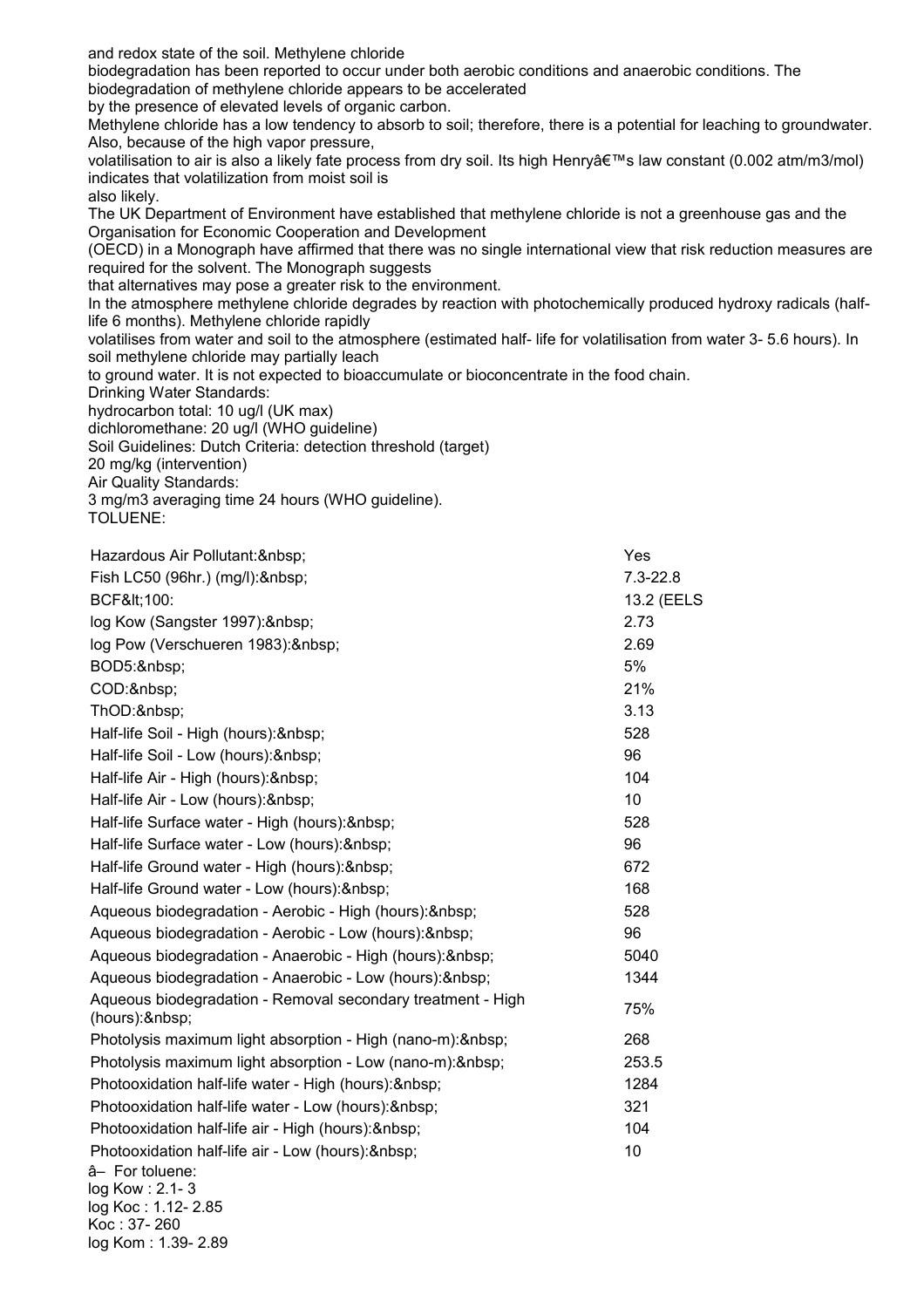Half- life (hr) air : 2.4- 104 Half- life (hr) H2O surface water : 5.55- 528 Half- life (hr) H2O ground : 168- 2628 Half- life (hr) soil : <48- 240 Henry' s Pa m3 /mol: 518- 694 Henry' s atm m3 /mol: 5.94E- 03 BOD 5 0.86- 2.12, 5% COD : 0.7- 2.52, 21- 27% ThOD : 3.13 BCF : 1.67- 380 log BCF : 0.22- 3.28 Environmental fate: Transport: The majority of toluene evaporates to the atmosphere from the water and soil.It is moderately retarded by adsorption to soils rich in organic material (Koc = 259), therefore, transport to ground water is dependent on the soil composition. In unsaturated topsoil containing organic material, it has been estimated that 97% of the toluene is adsorbed to the soil and only about 2% is in the soil- water phase and transported with flowing groundwater. There is little retardation in sandy soils and 2- 13% of the toluene was estimated to migrate with flowing water; the remainder was volatilised, biodegraded, or unaccounted for. In saturated deep soils with no soil- air phase, about 48% may be transported with flowing groundwater. Transformation/Persistence: Air - The main degradation pathway for toluene in the atmosphere is reaction with photochemically produced hydroxyl radicals. The estimated atmospheric half life for toluene is about 13 hours. Toluene is also oxidised by reactions with atmospheric nitrogen dioxide, oxygen, and ozone, but these are minor degradation pathways. Photolysis is not considered a significant degradative pathway for toluene Soil - In surface soil, volatilisation to air is an important fate process for toluene. Biodegradation of toluene has been demonstrated in the laboratory to occur with a half life of about 1 hour. In the environment, biodegradation of toluene to carbon dioxide occurs with a typical half life of 1- 7 days. Water - An important fate process for toluene is volatilization, the rate of which depends on the amount of turbulence in the surface water .The volatilisation of toluene from static water has a half life of 1- 16 days, whereas from turbulent water the half life is 5- 6 hours. Degradation of toluene in surface water occurs primarily by biodegradation with a half life of less than one day under favorable conditions (presence of microorganisms, microbial adaptation, and optimum temperature). Biodegradation also occurs in shallow groundwater and in salt water at a reduced rate). No data are available on anaerobic degradation of toluene in deep ground water conditions where aerobic degradation would be minimal . Biota - Bioaccumulation in most organisms is limited by the metabolism of toluene into more polar compounds that have greater water solubility and a lower affinity for lipids. Bioaccumulation in the food chain is predicted to be low. Ecotoxicity: Toluene has moderate acute toxicity to aquatic organisms; several toxicity values are in the range of greater than 1 mg/L and 100 mg/L. Fish LC50 (96 h): fathead minnow (Pimephales promelas) 12.6- 72 mg/l; Lepomis macrochirus 13- 24 mg/l;

guppy (Poecilia reticulata) 28.2- 59.3 mg/l; channel catfish (Ictalurus punctatus) 240 mg/l; goldfish (Carassius auratus): 22.8- 57.68 mg/l

Crustaceans LC50 (96 h): grass shrimp (Palaemonetes pugio) 9.5 ppm, crab larvae stage (Cancer magister) 28 ppm; shrimp (Crangon franciscorum) 4.3 ppm; daggerblade

grass shrimp (Palaemonetes pugio) 9.5 mg/l

Algae EC50 (24 h): green algae (Chlorella vulgaris) 245 mg/l (growth); (72 h) green algae (Selenastrum capricornutum) 12.5 mg/l (growth).

TITANIUM DIOXIDE:

â– Metal- containing inorganic substances generally have negligible vapour pressure and are not expected to partition to air. Once released to surface waters and

moist soils their fate depends on solubility and dissociation in water. Environmental processes (such as oxidation and the presence of acids or bases) may transform

insoluble metals to more soluble ionic forms. Microbiological processes may also transform insoluble metals to more soluble forms. Such ionic species may bind to

dissolved ligands or sorb to solid particles in aquatic or aqueous media. A significant proportion of dissolved/ sorbed metals will end up in sediments through the

settling of suspended particles. The remaining metal ions can then be taken up by aquatic organisms. When released to dry soil most metals will exhibit limited mobility and remain in the upper layer; some will leach locally into ground water and/ or surface water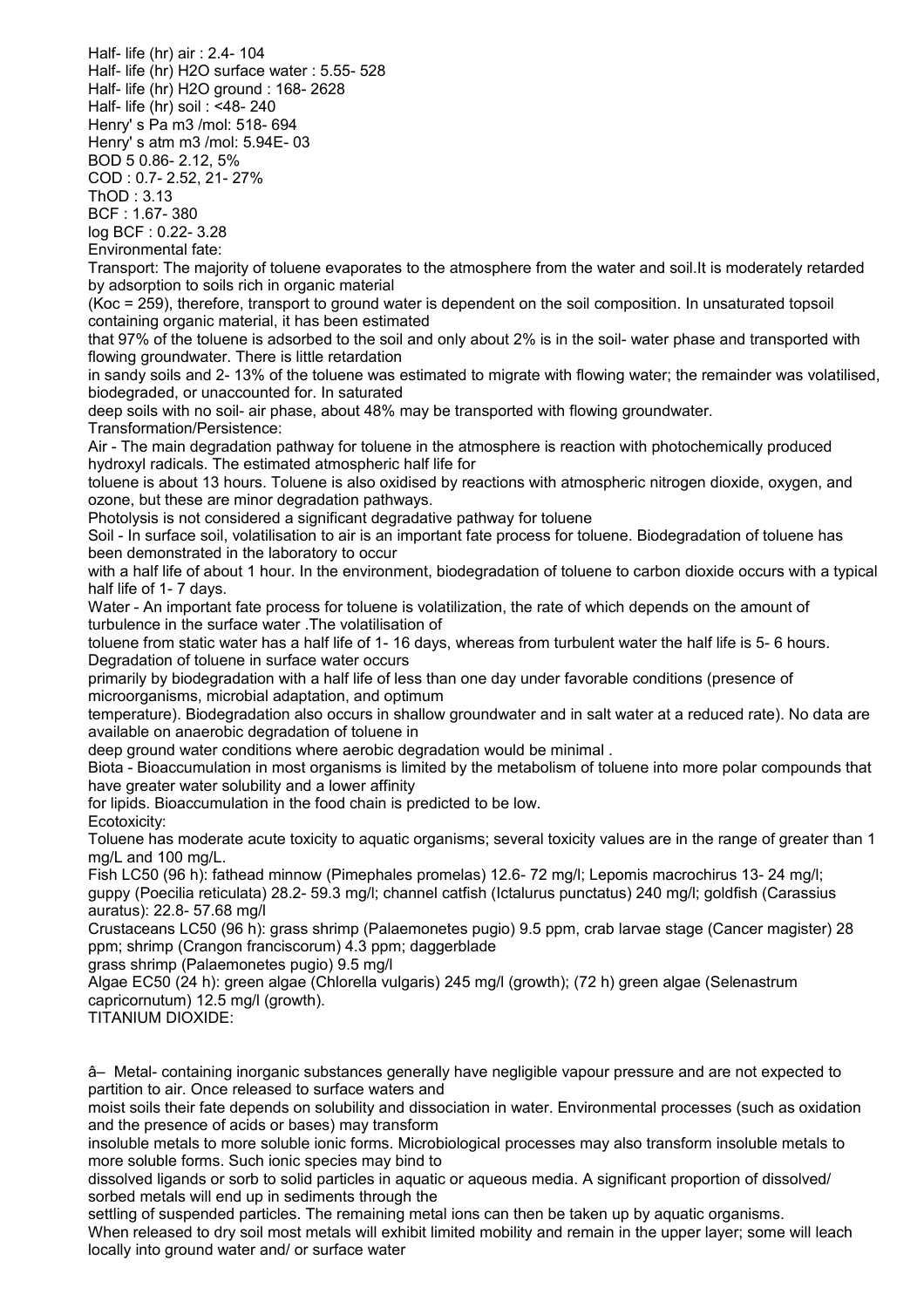ecosystems when soaked by rain or melt ice. Environmental processes may also be important in changing solubilities.

Even though many metals show few toxic effects at physiological pHs, transformation may introduce new or magnified effects.

A metal ion is considered infinitely persistent because it cannot degrade further.

The current state of science does not allow for an unambiguous interpretation of various measures of bioaccumulation.

The counter- ion may also create heath and environmental concerns once isolated from the metal. Under normal physiological conditions the counter- ion may be

essentially insoluble and may not be bioavailable.

Environmental processes may enhance bioavailability.

KAOLIN:

CHLORINATED PARAFFIN, LONG CHAIN GRADES:

â– The term chlorinated paraffins is usually taken to encompass a wide range of liquids and solids from C10 to >C24 and containing 30- 72% chlorine content.

Properties differ significantly across this range and for this reason they are considered in three separate groups. 1. The C10- 13 liquid products from 40- 72% Cl2 content

2. The C14- 17, C18- 20 and chlorinated paraffin wax liquids (average C25) from 40- 60% Cl2 content

3. The powdered chlorinated paraffin waxes of >69% Cl2 content

Liquid grades of chlorinated paraffin are produced from paraffins and waxes while solid grades are produced from waxes with a 70- 72% chlorine content. Increasing

chlorine content results in higher viscosity and density.

· Chlorinated paraffins have very low vapour pressure with the most volatile (C10- 13 types) < 10- 3 mbar. They are chemically stable but dehydrochlorinated on

heating at high temperatures (for for prolonged periods). Dehydrochlorination also occurs on prolonged exposure to light.

· All have low solubility in water but C10- 13 types are significantly more soluble than other classes which show decreased solubility with increasing chain length.

· Studies confirm that they adsorb strongly onto suspended materials or sediments in an aqueous environment. True solutions (at the low solubility limit) do degrade

without added reagents.

· Laboratory studies often fail to indicate biodegradation occurring, but longer term studies in biological effluent treatment plants do reveal substantial

degradation and the undegraded residue is removed by adsorption onto biological sludge.

· The short chain grades have been shown in laboratory tests, to have toxic effects on fish and other forms of aquatic life after long- term exposure to

concentrations close to their water solubility, and significantly higher than those found typically in the environment. · Mid- chain forms show a significantly reduced spectrum of toxicity compared to short- chain grades, as would be expected from their lower bioaccumulation. No

measurable short or long term toxicity has been found in studies with numerous species of fish. Only one of several aquatic invertebrate species that has been been

tested showed any sensitivity but at levels higher than those found in the environment. Similarly, certain soil and sediment organisms are affected at levels of

hundreds of parts per million (ppm) whilst others are affected at 1000s of ppm.

· Long chain grades, because of their large molecular size and their very low solubility, have shown no toxicity to fish and other forms of aquatic life at and above

their solubility limit.

The material is classified as an ecotoxin\* because the Fish LC50 (96 hours) is less than or equal to 0.1 mg/l \* Classification of Substances as Ecotoxic (Dangerous to the Environment)

Appendix 8, Table 1

Compiler' s Guide for the Preparation of International Chemical Safety Cards: 1993 Commission of the European Communities.

HYDROCARBON PROPELLANT:

â– for Petroleum Hydrocarbon Gases:

Environmental fate:

The environmental fate characteristics of petroleum hydrocarbon gases are governed by these physical- chemical attributes. All components of these gases will

partition to the air where interaction with hydroxyl radicals is an important fate process. Hydrocarbons having molecular weights represented in these streams are

inherently biodegradable, but their tendency to partition to the atmosphere would prevent their biotic degradation in water and soils. However, if higher molecular

weight fractions of these streams enter the aquatic or terrestrial environment, biodegradation may be an important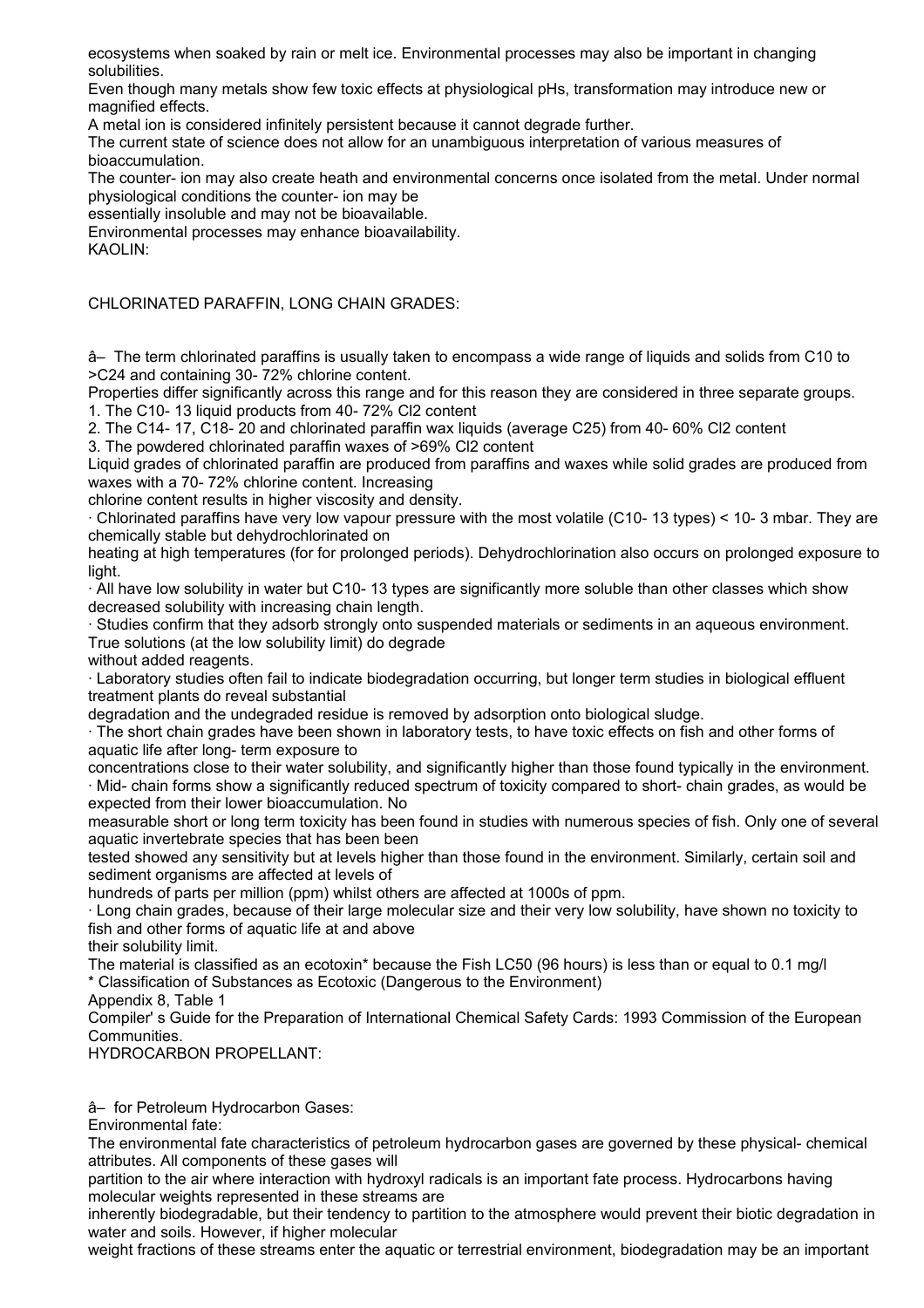fate mechanism.

The majority of components making up hydrocarbon gases typically have low melting and boiling points. They also have high vapor pressures and low octanol/water

partition coefficients. The aqueous solubilities of these substances vary, and range from approximately 22 parts per million to several hundred parts per million.

The environmental fate characteristics of refinery gases are governed by these physical- chemical attributes. Components of the hydrocarbon gas streams will

partition to the air, and photodegradation reactions will be an important fate process for many of the hydrocarbon components. The hydrocarbons in these mixtures are

inherently biodegradable, but due to their tendency to partition to the atmosphere, biodegradation is not anticipated to be an important fate mechanisms. However, if

released to water or soil, some of the higher molecular weight fractions may become available for microbial attack. The inorganic gases are chemically stable and may

be lost to the atmosphere or simply become involved in the environmental recycling of their atoms. Some show substantial water solubility, but their volatility

eventually causes these gases to enter the atmosphere.

Substances in Refinery Gases that volatilise to air may undergo a gas- phase oxidation reaction with photochemically produced hydroxyl radicals (OH- ). Atmospheric

oxidation as a result of hydroxyl radical attack is not direct photochemical degradation, but rather indirect degradation Indirect photodegradation of the

hydrocarbon components in Refinery Gases can be an important fate process for these constituents. In general, half lives decrease with increasing carbon chain

length. Half lives for this fraction of Refinery Gases ranged from 960 days (methane) to 0.16 days (butadiene). The constituents of the C5- C6 hydrocarbon fraction

have photodegradation half- lives of approximately two days.

The hydrocarbon and non- hydrocarbon constituents in Refinery Gases do not contain the functional groups or chemical linkages known to undergo hydrolysis reactions.

Therefore hydrolysis will not play an important role in the environmental fate for the components in Refinery Gas streams.

Biodegradation of the hydrocarbon components in refinery gases may occur in soil and water. Gaseous hydrocarbons are widespread in nature and numerous types of

microbes have evolved which are capable of oxidizing these substances as their sole energy source . Although volatilization is the predominant behavior for these

gases, sufficient aqueous solubility and bioavailability is exhibited by these compounds. The use of gaseous carbon sources for cell growth is common among

autotrophic organisms . Higher chain length hydrocarbons typical of naphtha streams also are known to inherently biodegrade in the environment

Ecotoxicity:

Acute LC/EC50 values for the hydrocarbon components of these gas streams ranged roughly from 1 to 100 mg/L. Although the LC/EC50 data for the individual gases illustrate the potential toxicity to aquatic organisms, aqueous concentrations from releases of these gases would

likely not persist in the aquatic environment for a sufficient duration to elicit toxicity. Based on a simple conceptual exposure model analysis, emissions of

petroleum hydrocarbon gases to the atmosphere would not likely result in acutely toxic concentrations in adjacent water bodies because such emissions will tend to

remain in the atmosphere.

Several of the constituents in refinery gases were shown to be highly hazardous to aquatic organisms in laboratory toxicity tests where exposure concentrations can

be maintained over time. Hydrogen sulfide was shown to be the most toxic constituent to fish (LC50 ranged 0.007 to 0.2 mg/L) and invertebrates (EC50 ranged 0.022 to

1.07 mg/L), although several LC/EC50 values for ammonia also were below 1 mg/l for these organisms (0.083 to 4.6 mg/L and 0.53 to 22.8 mg/L, respectively).

For isobutane:

Refrigerant Gas: Saturated Hydrocarbons have zero ozone depletion potential (ODP) and will photodegrade under atmospheric conditions. [Calor Gas]

Environmental Fate

Terrestrial fate: An estimated Koc value of 35 suggests that isobutane will have very high mobility in soil. Its very high Henry' s Law constant, 4.08 atm- cu

m/mole, (calculated from its vapor pressure and water solubility, high vapor pressure, 2611 mm Hg at 25 deg C, and low adsorptivity to soil indicate that

volatilisation will be an important fate process from both moist and dry soil surfaces. Isobutane is biodegradable, especially under acclimated conditions, and may

biodegrade in soil.

Aquatic fate: The estimated Koc value suggests that isobutane would not adsorb to sediment and particulate matter in the water column. Additional evidence that

isobutane is not removed to sediment has been obtained from microcosm experiments. Isobutane will readily volatilise from water based on its estimated Henry' s Law

constant of 4.08 atm- cu m/mole. Estimated half- lives for a model river and model lake are 2.2 hr and 3.0 days,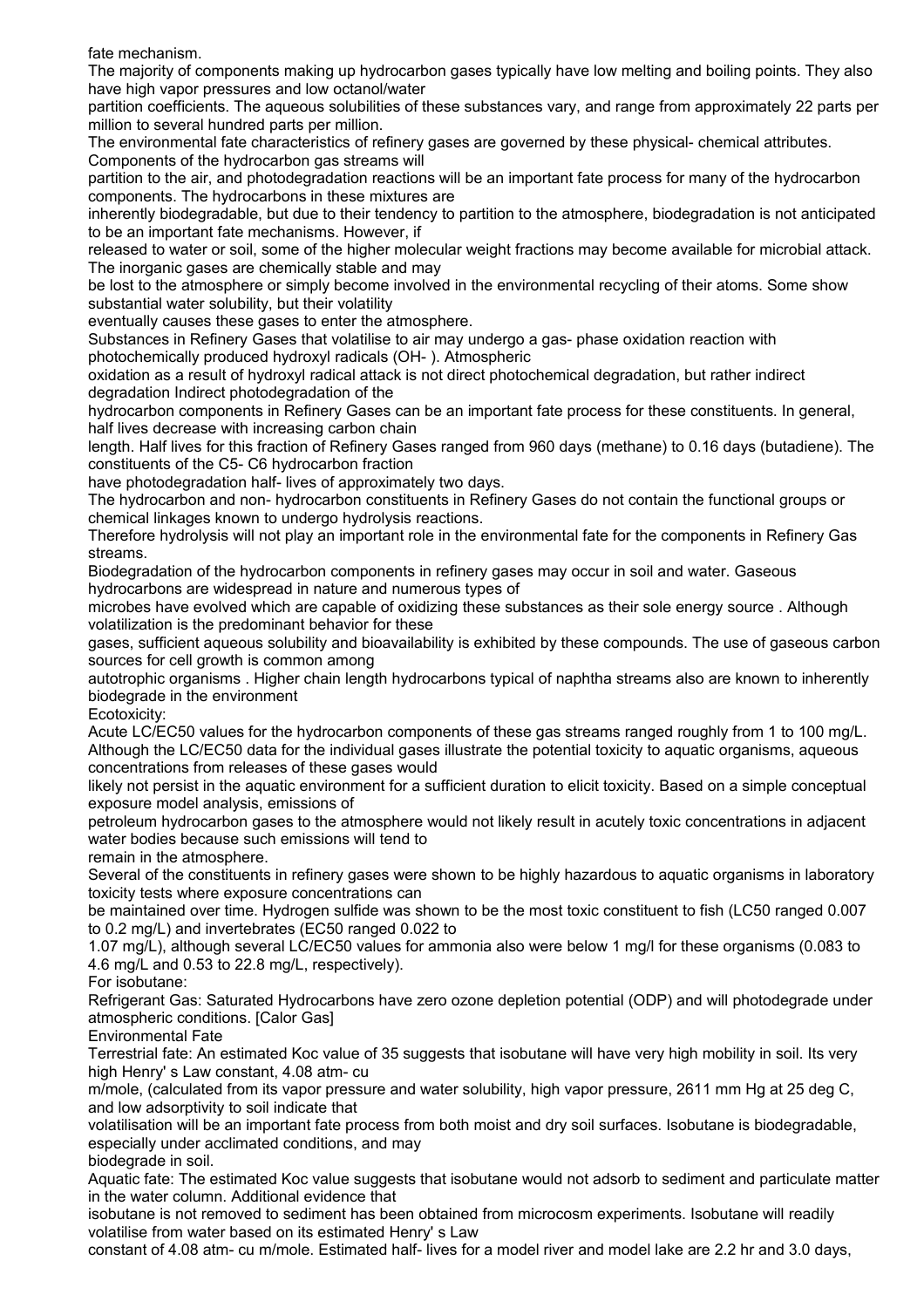respectively. An estimated BCF value of 74 based on

the log Kow suggests that isobutane will not bioconcentrate in aquatic organisms.

Results indicate that gas exchange is the dominant removal mechanism for isobutane gases from the water column following a hypothetical input. The volatilisation

half- lives for isobutane from the water columns in natural estuaries are estimated to be 4.4 and 6.8 days at 20 and 10 deg C, respectively.

Isobutane also biodegrades in the microcosm at a rate that is slower than for n- butane and falls between propane and ethane in susceptibility. Biodegradation of

isobutane initially occurs with a half- lives of 16- 26 days at 20 deg C and 33- 139 days at 10 deg C, significantly slower than the loss predicted by gas exchange

from typical natural estuaries. However, after a lag of 2- 4 weeks, the biodegradation rate increases markedly so that in the case of chronic inputs, biodegradation

can become the dominant removal mechanism.

Atmospheric fate:: Isobutane is a gas at ordinary temperatures. It is degraded in the atmosphere by reaction with photochemically- produced hydroxyl radicals; the

half- life for this reaction in air is 6.9 days, assuming a hydroxyl radical concn of 5x105 radicals per cubic cm. When isobutane was exposed to sunlight for 6 hr in

a tedlar bag filled with Los Angeles air, 6% of the isobutane degraded The air contained 4529 ppb- C hydrocarbons and 870 ppb of NOX. The tropospheric loss of

volatile hydrocarbons such as isobutane by wet and dry deposition are believed to be of minor importance. Indeed, isobutane assimilated into precipitation may

evaporate during transport as well as being reemitted into the atmosphere after deposition. Isobutane is a contributor to the production of PAN (peroxyacyl nitrates)

under photochemical smog conditions.

For propane:

Environmental Fate

Terrestrial fate:: An estimated Koc value of 460 determined from a log Kow of 2.36 indicates that propane is expected to have moderate mobility in soil.

Volatilisation of propane from moist soil surfaces is expected to be an important fate process given an estimated Henry' s Law constant of 7.07x10- 1 atm- cu m/mole,

derived from its vapor pressure, 7150 mm Hg, and water solubility, 62.4 mg/L. Propane is expected to volatilise from dry soil surfaces based upon its vapor pressure.

Using cell suspensions of microorganisms isolated from soil and water, propane was oxidised to acetone within 24 hours, suggesting that biodegradation may be an

important fate process in soil and sediment.

Aquatic fate: The estimated Koc value indicates that propane is expected to adsorb to suspended solids and sediment. Volatilisation from water surfaces is expected

based upon an estimated Henry' s Law constant. Using this Henry' s Law constant volatilisation half- lives for a model river and model lake are estimated to be 41

minutes and 2.6 days, respectively. An estimated BCF of 13.1 using log Kow suggests the potential for bioconcentration in aquatic organisms is low. After 192 hr, the

trace concentration of propane contained in gasoline remained unchanged for both a sterile control and a mixed culture sample collected from ground water

contaminated with gasoline. This indicates that biodegradation may not be an important fate process in water. Atmospheric fate:: According to a model of gas/particle partitioning of semivolatile organic compounds in the atmosphere and vapour pressure, propane is expected to

exist solely as a gas in the ambient atmosphere. Gas- phase propane is degraded in the atmosphere by reaction with photochemically- produced hydroxyl radicals; the

half- life for this reaction in air is estimated to be 14 days, calculated from its rate constant of 1.15x10- 12 cu cm/molecule- sec at 25 deg C. Propane does not

contain chromophores that absorb at wavelengths >290 nm and therefore is not expected to be susceptible to direct photolysis by sunlight.

#### **Ecotoxicity**

| Ingredient             | Persistence: Water/Soil Persistence: Air |      | <b>Bioaccumulation</b> | Mobility |
|------------------------|------------------------------------------|------|------------------------|----------|
| methylene chloride LOW |                                          | HIGH | LOW                    | HIGH     |
| toluene                | LOW.                                     | MED  | . OW                   | MED      |
| titanium dioxide       | HIGH                                     |      | <b>OW</b>              | HIGH     |

# **Section 13 - DISPOSAL CONSIDERATIONS**

· DO NOT allow wash water from cleaning or process equipment to enter drains.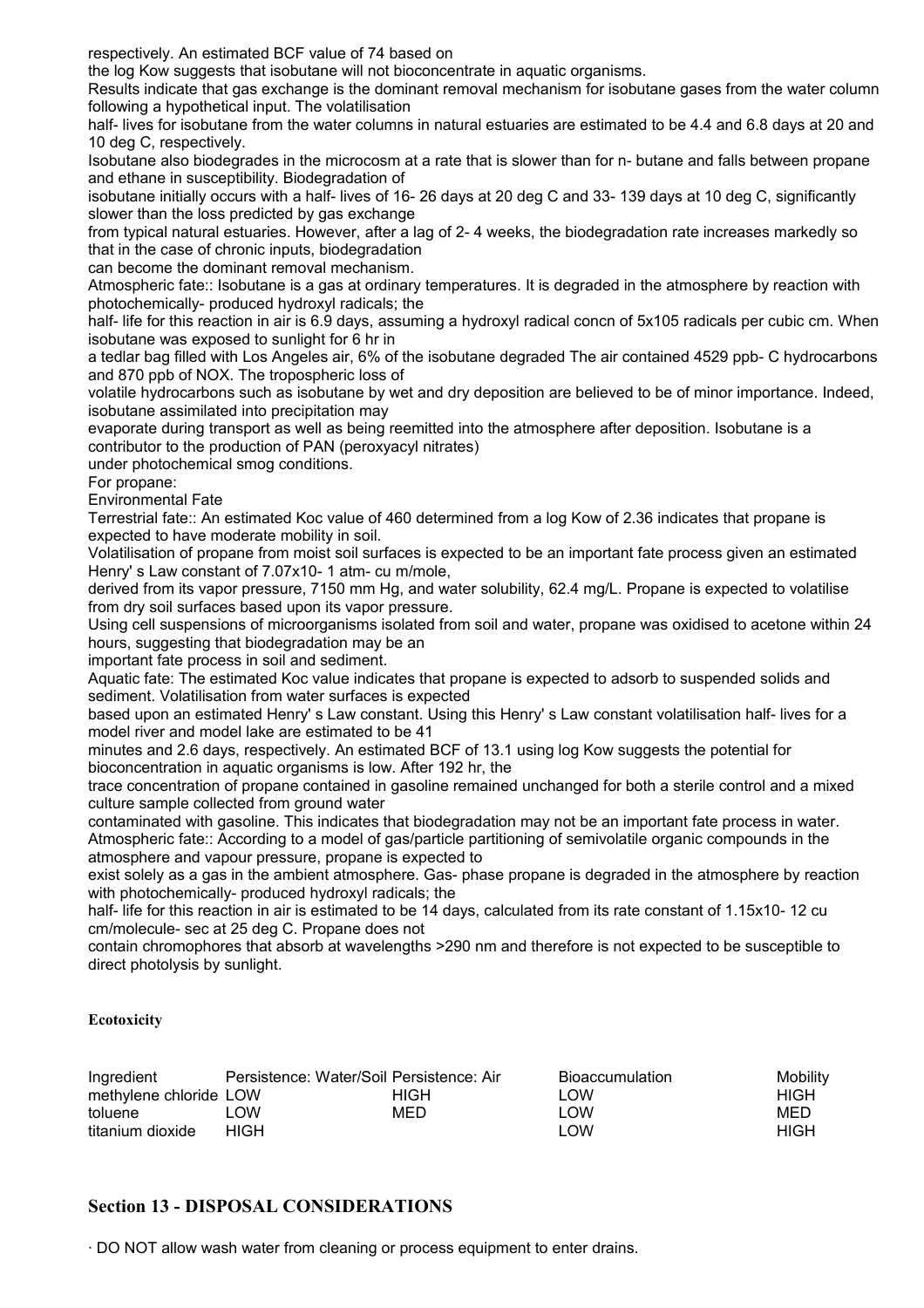- · It may be necessary to collect all wash water for treatment before disposal.
- · In all cases disposal to sewer may be subject to local laws and regulations and these should be considered first.
- · Where in doubt contact the responsible authority.
- · Consult State Land Waste Management Authority for disposal.
- · Discharge contents of damaged aerosol cans at an approved site.
- · Allow small quantities to evaporate.
- · DO NOT incinerate or puncture aerosol cans.
- · Bury residues and emptied aerosol cans at an approved site.

# **Section 14 - TRANSPORTATION INFORMATION**

Labels Required: FLAMMABLE GAS

#### **HAZCHEM:**

2YE (ADG7)

#### **ADG7:**

| Class or Division                                              | 2.1                  | Subsidiary Risk:                                         | None                 |
|----------------------------------------------------------------|----------------------|----------------------------------------------------------|----------------------|
| IUN No.:                                                       | 1950                 | Packing Group:                                           | None                 |
| Special Provision:                                             | 63, 190, 277,<br>327 | Limited Quantity:                                        | <b>See SP</b><br>277 |
| <b>Portable Tanks &amp; Bulk Containers -</b><br>linstruction: | None                 | Portable Tanks & Bulk Containers - Special<br>Provision: | <b>None</b>          |
| Packagings & IBCs - Packing<br>lnstruction:                    | PP17, PP87,          | Packagings & IBCs - Special Packing<br>Provision:        | P003, LP02           |

Name and Description: AEROSOLS

#### **Land Transport UNDG:**

| Class or division              | .    | ∵risk:<br>Subsidiarv | None |
|--------------------------------|------|----------------------|------|
| UN No.:                        | 1950 | UN<br>packing group: | None |
| $Chinning$ $Nomo:$ $REDO$ $CI$ |      |                      |      |

Shipping Name:AEROSOLS

#### **Air Transport IATA:**

| UN/ID<br>Number:    | 1950   | `roup.<br>. |  |
|---------------------|--------|-------------|--|
| Special provisions: | A<br>. |             |  |
|                     |        |             |  |

Shipping Name: AEROSOLS, FLAMMABLE

#### **Maritime Transport IMDG:**

| IIMDG Class:                                                                                                                  |           | <b>IIMDG Subrisk:</b> | ISP63              |
|-------------------------------------------------------------------------------------------------------------------------------|-----------|-----------------------|--------------------|
| <b>IUN Number:</b>                                                                                                            | 1950      | Packing Group:        | lNone              |
| IEMS Number:                                                                                                                  | IF-D.S-U  | Special provisions:   | 63 190 277 327 959 |
| Limited Quantities:                                                                                                           | See SP277 |                       |                    |
| $Q_1$ , $Q_2$ , $Q_3$ , $Q_4$ , $Q_5$ , $Q_6$ , $Q_7$ , $Q_8$ , $Q_9$ , $Q_9$ , $Q_9$ , $Q_9$ , $Q_9$ , $Q_9$ , $Q_9$ , $Q_9$ |           |                       |                    |

Shipping Name: AEROSOLS 1950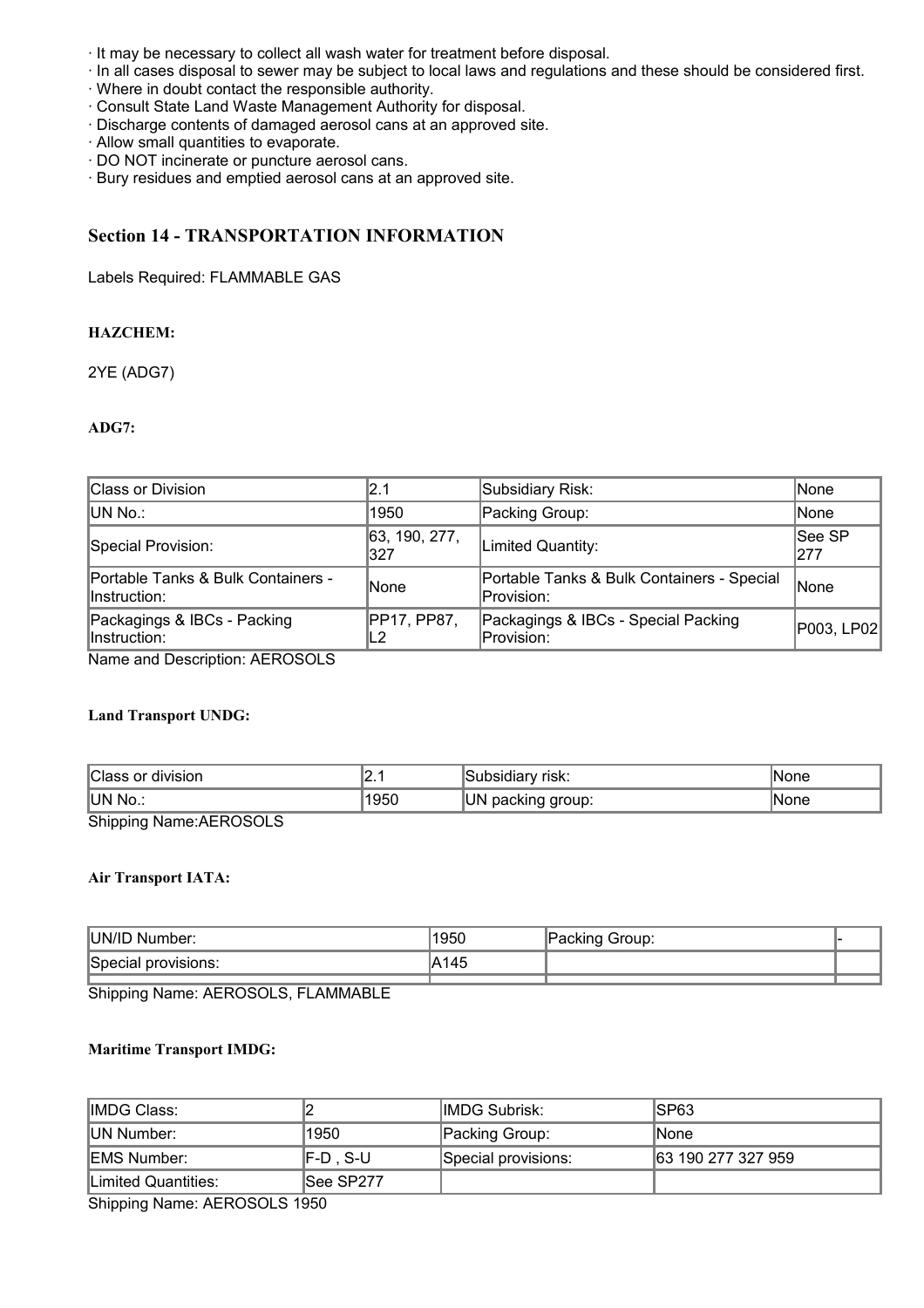# **Section 15 - REGULATORY INFORMATION**

POISONS SCHEDULE None

#### **REGULATIONS**

#### **Regulations for ingredients**

#### **methylene chloride (CAS: 75-09-2) is found on the following regulatory lists;**

"Australia - Australian Capital Territory - Environment Protection Regulation: Ambient environmental standards (Domestic water supply - organic compounds)","Australia - Australian Capital Territory - Environment Protection Regulation: Pollutants entering waterways taken to cause environmental harm (Aquatic habitat)","Australia - Australian Capital Territory Environment Protection Regulation Ecosystem maintenance - Organic chemicals - Nonpesticide anthropogenic organics","Australia - Australian Capital Territory Environment Protection Regulation Pollutants entering waterways - Domestic water quality","Australia Exposure Standards","Australia Hazardous Substances","Australia High Volume Industrial Chemical List (HVICL)","Australia Inventory of Chemical Substances (AICS)","Australia National Pollutant Inventory","Australia Standard for the Uniform Scheduling of Medicines and Poisons (SUSMP) - Appendix E (Part 2)","Australia Standard for the Uniform Scheduling of Medicines and Poisons (SUSMP) - Appendix F (Part 3)","Australia Standard for the Uniform Scheduling of Medicines and Poisons (SUSMP) - Appendix I","Australia Standard for the Uniform Scheduling of Medicines and Poisons (SUSMP) - Schedule 5","GESAMP/EHS Composite List - GESAMP Hazard Profiles","IMO IBC Code Chapter 17: Summary of minimum requirements","IMO MARPOL 73/78 (Annex II) - List of Noxious Liquid Substances Carried in Bulk","International Agency for Research on Cancer (IARC) - Agents Reviewed by the IARC Monographs","International Council of Chemical Associations (ICCA) - High Production Volume List","OECD Representative List of High Production Volume (HPV) Chemicals","WHO Guidelines for Drinking-water Quality - Guideline values for chemicals that are of health significance in drinking-water"

#### **toluene (CAS: 108-88-3) is found on the following regulatory lists;**

"Australia - Australian Capital Territory - Environment Protection Regulation: Ambient environmental standards (Domestic water supply - organic compounds)","Australia - Australian Capital Territory - Environment Protection Regulation: Pollutants entering waterways taken to cause environmental harm (Aquatic habitat)","Australia - Australian Capital Territory Environment Protection Regulation Ecosystem maintenance - Organic chemicals - Nonpesticide anthropogenic organics","Australia - Australian Capital Territory Environment Protection Regulation Pollutants entering waterways - Domestic water quality","Australia Exposure Standards","Australia Hazardous Substances","Australia High Volume Industrial Chemical List (HVICL)","Australia Illicit Drug Reagents/Essential Chemicals - Category III","Australia Inventory of Chemical Substances (AICS)","Australia National Pollutant Inventory","Australia Standard for the Uniform Scheduling of Medicines and Poisons (SUSMP) - Appendix E (Part 2)","Australia Standard for the Uniform Scheduling of Medicines and Poisons (SUSMP) - Appendix F (Part 3)","Australia Standard for the Uniform Scheduling of Medicines and Poisons (SUSMP) - Appendix I","Australia Standard for the Uniform Scheduling of Medicines and Poisons (SUSMP) - Schedule 6","IMO IBC Code Chapter 17: Summary of minimum requirements","IMO MARPOL 73/78 (Annex II) - List of Noxious Liquid Substances Carried in Bulk","IMO Provisional Categorization of Liquid Substances - List 3: (Trade-named) mixtures containing at least 99% by weight of components already assessed by IMO, presenting safety hazards","International Agency for Research on Cancer (IARC) - Agents Reviewed by the IARC Monographs","International Fragrance Association (IFRA) Standards Prohibited","OECD Representative List of High Production Volume (HPV) Chemicals","WHO Guidelines for Drinking-water Quality - Guideline values for chemicals that are of health significance in drinkingwater"

**titanium dioxide (CAS: 13463-67-7,1317-70-0,1317-80-2,12188-41-9,1309-63-3,100292-32-8,101239-53-6,116788-85- 3,12000-59-8,12701-76-7,12767-65-6,12789-63-8,1344-29-2,185323-71-1,185828-91-5,188357-76-8,188357-79-1,195740- 11-5,221548-98-7,224963-00-2,246178-32-5,252962-41-7,37230-92-5,37230-94-7,37230-95-8,37230-96-9,39320-58- 6,39360-64-0,39379-02-7,416845-43-7,494848-07-6,494848-23-6,494851-77-3,494851-98-8,55068-84-3,55068-85-4,552316- 51-5,62338-64-1,767341-00-4,97929-50-5,98084-96-9) is found on the following regulatory lists;**

"Australia Exposure Standards","Australia High Volume Industrial Chemical List (HVICL)","Australia Inventory of Chemical Substances (AICS)","Australia Therapeutic Goods Administration (TGA) Substances that may be used as active ingredients in Listed medicines","Australia Therapeutic Goods Administration (TGA) Sunscreening agents permitted as active ingredients in listed products","CODEX General Standard for Food Additives (GSFA) - Additives Permitted for Use in Food in General, Unless Otherwise Specified, in Accordance with GMP","GESAMP/EHS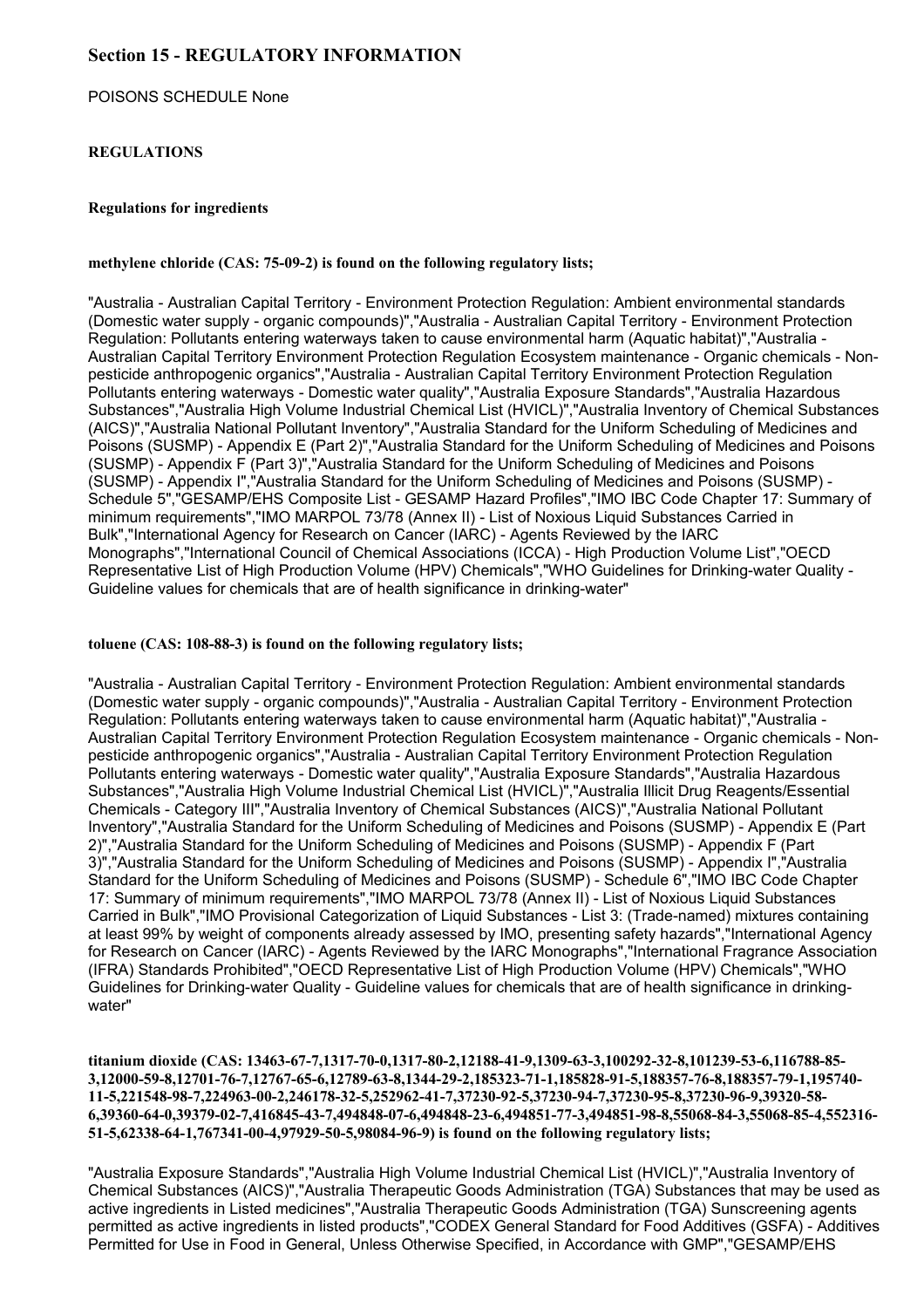Composite List - GESAMP Hazard Profiles","IMO IBC Code Chapter 17: Summary of minimum requirements","International Agency for Research on Cancer (IARC) - Agents Reviewed by the IARC Monographs","International Fragrance Association (IFRA) Survey: Transparency List","OECD Representative List of High Production Volume (HPV) Chemicals"

#### **kaolin (CAS: 1332-58-7) is found on the following regulatory lists;**

"Australia Exposure Standards","Australia High Volume Industrial Chemical List (HVICL)","Australia Inventory of Chemical Substances (AICS)","GESAMP/EHS Composite List - GESAMP Hazard Profiles","IMO IBC Code Chapter 18: List of products to which the Code does not apply","OECD Representative List of High Production Volume (HPV) Chemicals"

#### **chlorinated paraffin, long chain grades (CAS: 63449-39-8,61788-76-9) is found on the following regulatory lists;**

"Australia Inventory of Chemical Substances (AICS)","International Council of Chemical Associations (ICCA) - High Production Volume List","OECD Representative List of High Production Volume (HPV) Chemicals","OSPAR List of Substances of Possible Concern"

#### **hydrocarbon propellant (CAS: 68476-85-7,68476-86-8) is found on the following regulatory lists;**

"Australia Exposure Standards","Australia Hazardous Substances","Australia High Volume Industrial Chemical List (HVICL)","Australia Inventory of Chemical Substances (AICS)","OECD Representative List of High Production Volume (HPV) Chemicals"

**No data for Ultracolor Aerosol Stencil Spray (CW: 47407)**

# **Section 16 - OTHER INFORMATION**

#### **INGREDIENTS WITH MULTIPLE CAS NUMBERS**

| Ingredient Name CAS                                  |                                                                                                                                                                                                                                                                                                                                                                                                                                                                                                                                            |
|------------------------------------------------------|--------------------------------------------------------------------------------------------------------------------------------------------------------------------------------------------------------------------------------------------------------------------------------------------------------------------------------------------------------------------------------------------------------------------------------------------------------------------------------------------------------------------------------------------|
| Ititanium dioxide                                    | 13463-67-7, 1317-70-0, 1317-80-2, 12188-41-9, 1309-63-3, 100292-32-8, 101239-53-6, 116788-<br>85-3, 12000-59-8, 12701-76-7, 12767-65-6, 12789-63-8, 1344-29-2, 185323-71-1, 185828-91-5,<br>188357-76-8, 188357-79-1, 195740-11-5, 221548-98-7, 224963-00-2, 246178-32-5, 252962-41-<br>7, 37230-92-5, 37230-94-7, 37230-95-8, 37230-96-9, 39320-58-6, 39360-64-0, 39379-02-7,<br>416845-43-7, 494848-07-6, 494848-23-6, 494851-77-3, 494851-98-8, 55068-84-3, 55068-85-4,<br>552316-51-5, 62338-64-1, 767341-00-4, 97929-50-5, 98084-96-9 |
| <b>chlorinated</b><br>paraffin, long<br>chain grades | 63449-39-8, 61788-76-9                                                                                                                                                                                                                                                                                                                                                                                                                                                                                                                     |
| hydrocarbon<br>propellant                            | 68476-85-7, 68476-86-8                                                                                                                                                                                                                                                                                                                                                                                                                                                                                                                     |

#### **REPRODUCTIVE HEALTH GUIDELINES**

| Ingredient         | ORG                   | ,UF | IEndpoint | ICR        | TLV<br>Adea. |
|--------------------|-----------------------|-----|-----------|------------|--------------|
| methylene chloride | $ 2.4 \text{ mg/m3} $ | 100 | IR        | и          |              |
| Itoluene           | $ 9.6 \text{ mg/m}$   | '10 | ID        | <b>INA</b> |              |

â– These exposure guidelines have been derived from a screening level of risk assessment and should not be construed as unequivocally safe limits. ORGS represent an 8-hour time-weighted average unless specified otherwise.

CR = Cancer Risk/10000; UF = Uncertainty factor:

TLV believed to be adequate to protect reproductive health: